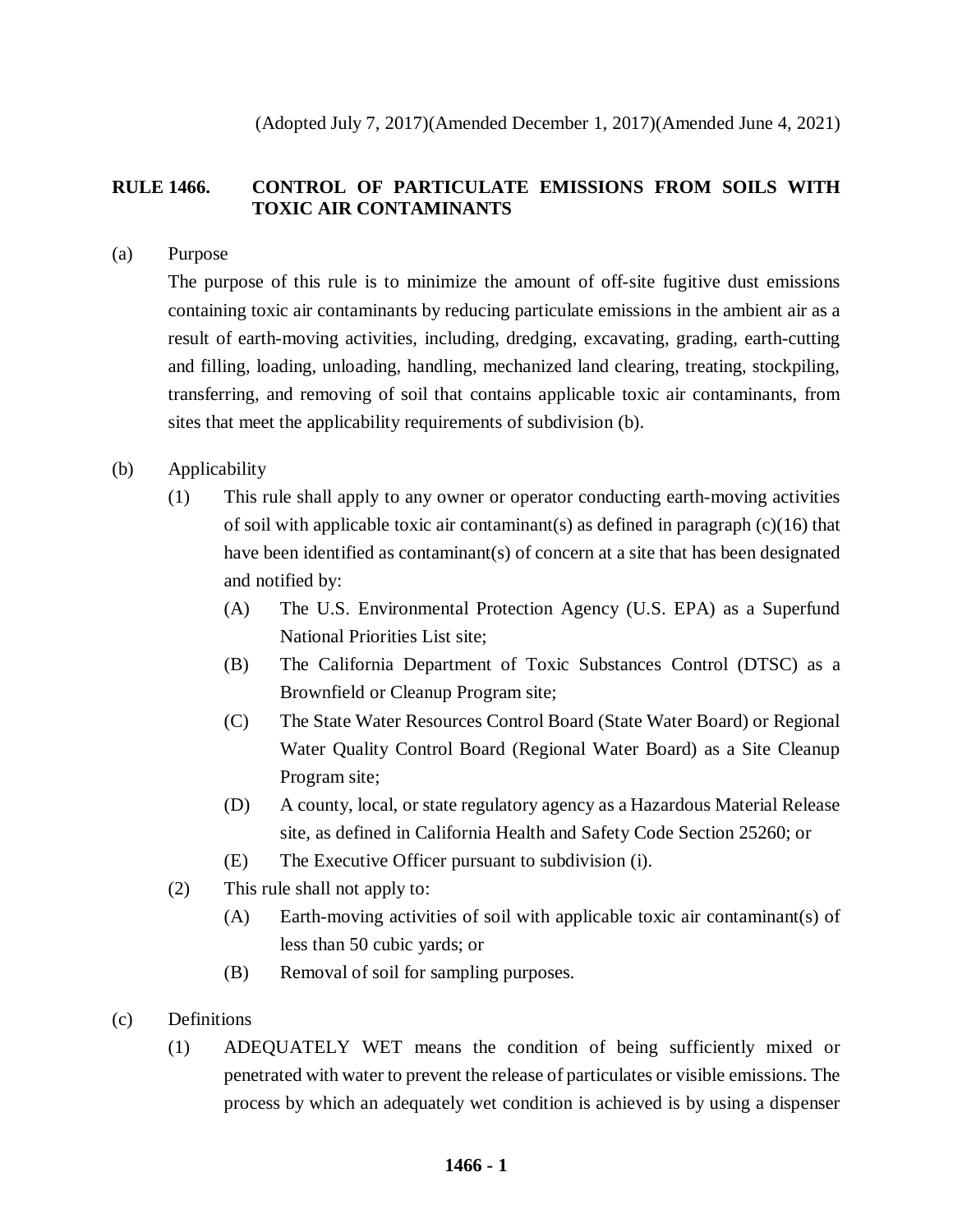or water hose with a nozzle that permits the use of a fine, low-pressure spray or mist.

- (c) (2) ADJACENT ATHLETIC AREA means any outdoor athletic field or park where youth organized sports occur that is in physical contact or separated solely by a public roadway or other public right-of-way to a SCHOOL.
	- (3) ADJOINING means in physical contact with or separated solely by a public roadway or other public right-of-way.
	- (4) CHEMICAL STABILIZERS means any non-toxic chemicals that are used to bind soil together to control FUGITIVE DUST emissions.
	- (5) DISTURBED SURFACE AREA means a portion of the earth's surface which has been physically moved, uncovered, destabilized, or otherwise modified from its undisturbed natural soil condition, thereby increasing the potential for FUGITIVE DUST. This definition excludes those areas which have:
		- (A) Been restored to a natural state, such that the vegetative ground cover and soil characteristics are similar to adjacent or nearby natural conditions;
		- (B) Been paved or otherwise covered by a permanent structure; or
		- (C) Sustained a vegetative ground cover of at least 70 percent of the native cover for a particular area for at least 30 days.
	- (6) DUST SUPPRESSANTS means water or hygroscopic materials, other than CHEMICAL STABILIZERS, that are used as a treatment material to reduce FUGITIVE DUST emissions.
	- (7) EARTH-MOVING ACTIVITIES means, for the purpose of this rule, any activity on a site that meets the applicability requirements of subdivision (b) where SOIL WITH APPLICABLE TOXIC AIR CONTAMINANT(S) is being moved or uncovered, including: dredging, excavating, grading, earth-cutting and filling operations, loading, unloading, handling, mechanized land clearing, treating, transferring, removing, and adding to or removing from STOCKPILES, and vehicular movement of equipment associated with these activities. EARTH-MOVING ACTIVITIES do not include vehicular movement from: delivery vehicles, passenger vehicles transporting personnel to and from the site, vehicles used for administrative purposes, vehicles transporting personnel for the purposes of soil sampling and conducting ambient  $PM_{10}$  monitoring requirements, watering trucks, and equipment used exclusively on a portion(s) of the site where there is no SOIL WITH APPLICABLE TOXIC AIR CONTAMINANT(S).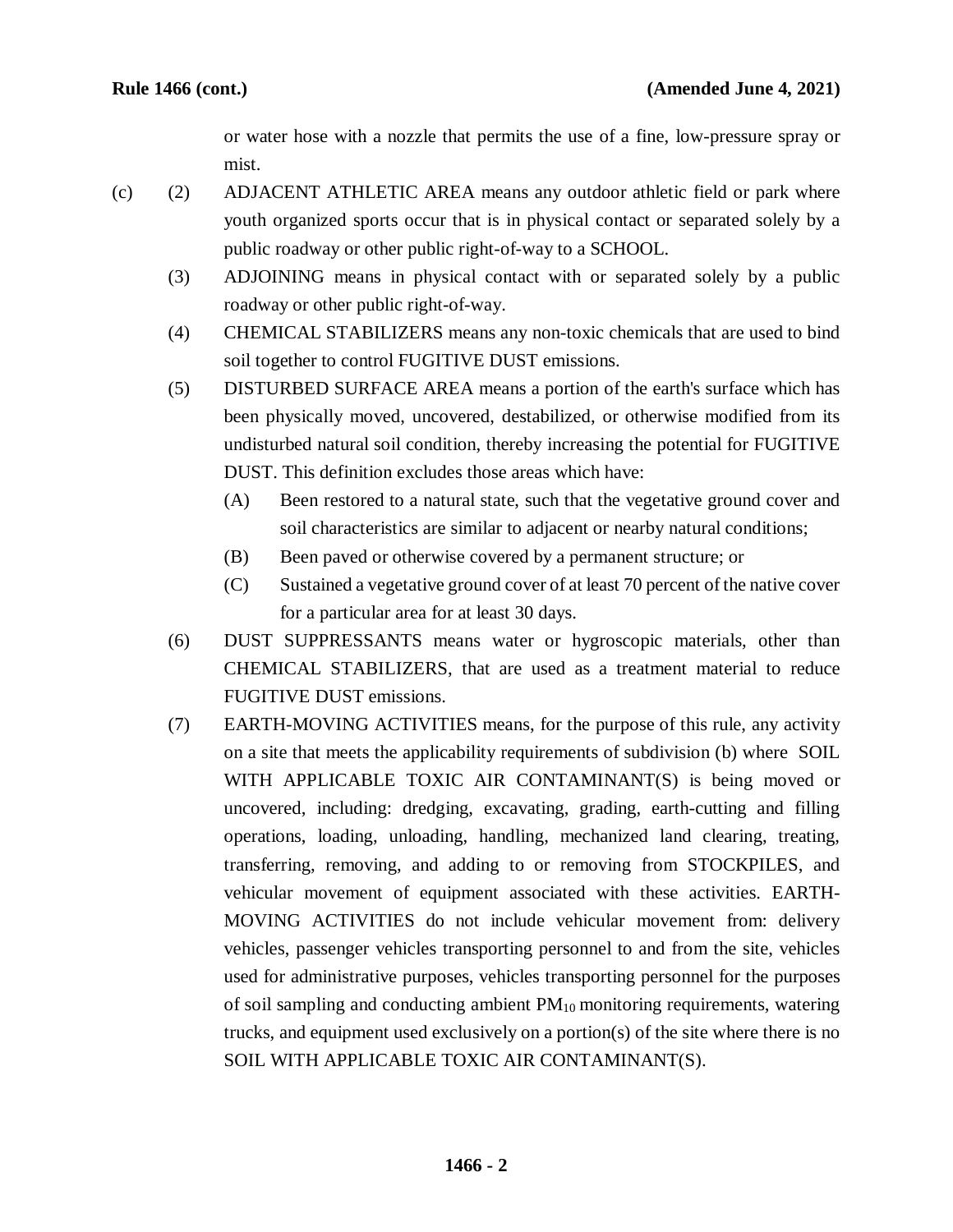- (c) (8) FUGITIVE DUST means, for the purpose of this rule, any solid particulate matter that is in contact with ambient air and has the potential to become airborne, other than solid particulate matter that is emitted from an exhaust stack.
	- (9) JOINT USE AGREEMENT PROPERTY means a shared public facility in which a formal agreement exists between a SCHOOL and another government entity setting forth the terms and conditions for shared use.
	- (10) OWNER OR OPERATOR means any firm, business establishment, association, partnership, corporation or individual, whether acting as principal, agent, employee, contractor, or other capacity.
	- (11) PAVED ROAD means a public or private improved street, highway, alley, public way, or easement that is covered by typical roadway materials, but excludes access roadways that connect a facility with a public paved roadway and are not open to through traffic. Public paved roads are those open to public access and that are owned by any federal, state, county, municipal, or any other governmental or quasigovernmental agencies. Private paved roads are any PAVED ROADS not defined as public.
	- (12) PROPERTY LINE means the boundary of an area where a person has the legal use or possession of the property. Where such property is divided into one or more subtenancies, the property line(s) shall refer to the boundaries dividing the areas of all sub-tenancies.
	- (13) SCHOOL means any public or private education center, including juvenile detention facilities with classrooms, used for the education of more than 12 children at the education center in kindergarten through grade 12. A SCHOOL also includes an Early Learning and Developmental Program by the U.S. Department of Education or any state or local early learning and development programs such as preschools, Early Head Starts, Head Start, First Five, and Child Development Centers. A SCHOOL does not include any private education center in which education is primarily conducted in private homes. A SCHOOL includes any building or structure, playground, athletic field, or other area of school property.
	- (14) SLAG means, for the purpose of this rule, the by-product material that is separated from metals during smelting or refining of ore.
	- (15) SOIL means dirt, sand, gravel, clay, SLAG, and aggregate material less than two inches in length or diameter, and other organic or inorganic particulate matter.
	- (16) SOIL WITH APPLICABLE TOXIC AIR CONTAMINANT(S) means, for the purpose of this rule, SOIL that has been identified by the U.S. EPA, the DTSC, the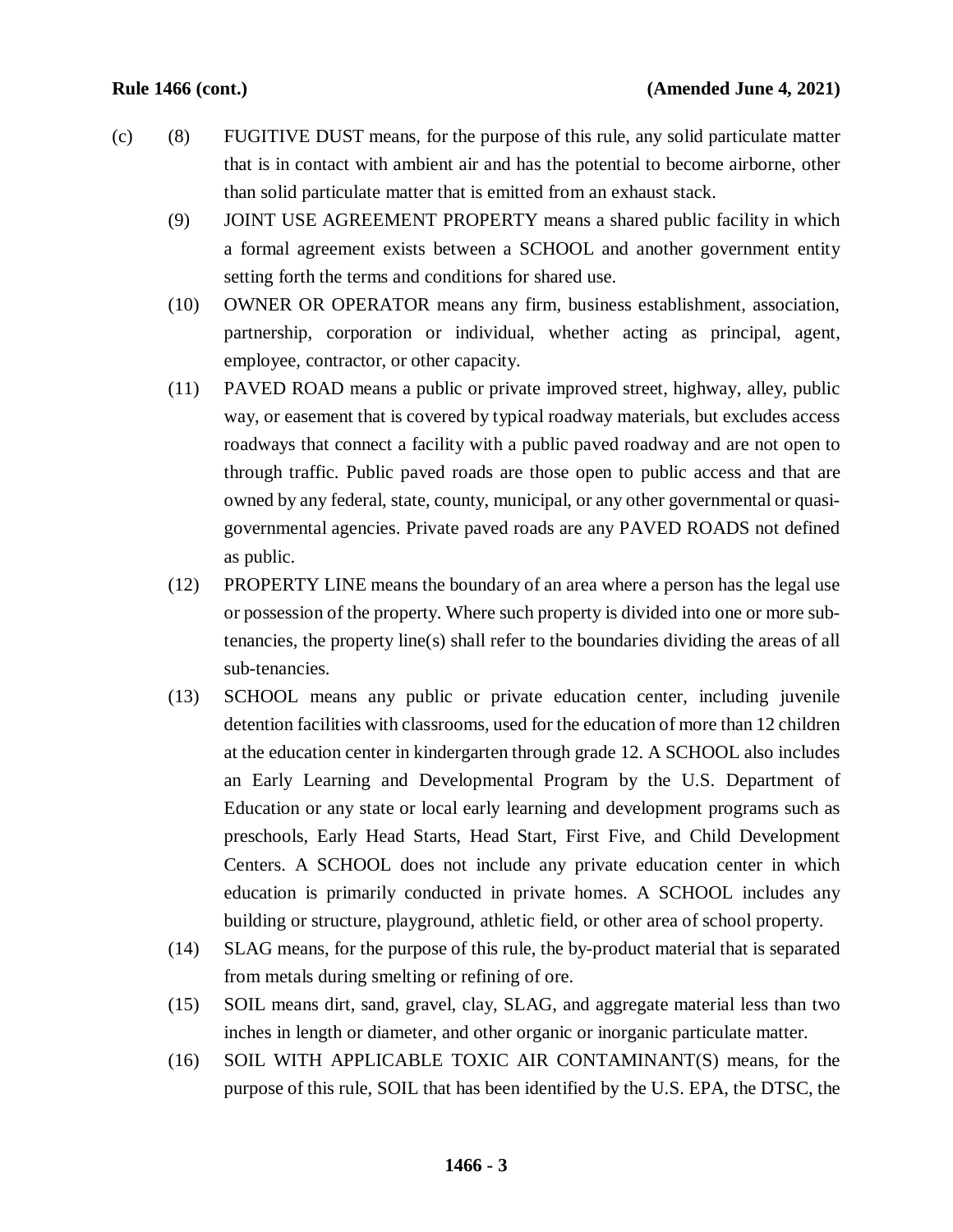State Water Board, the Regional Water Board, or a county, local, or state regulatory agency, to contain one or more of the applicable toxic air contaminants listed in Table I that exceed action levels as specified by the designating agency, or soil that has been identified by the Executive Officer to contain one or more of the toxic air contaminants listed in Rule 1401 – New Source Review of Toxic Air Contaminants (Table I) or Hazardous Air Pollutants Identified as Toxic Air Contaminants as listed in California Code of Regulations Section 93001, excluding volatile organic compounds regulated under Rule 1166 – Volatile Organic Compound Emissions from Decontamination of Soil.

- (c) (17) STABILIZED SURFACE means any previously DISTURBED SURFACE AREA or STOCKPILE, which through the application of CHEMICAL STABILIZERS or DUST SUPPRESSANTS, shows visual or other evidence of surface crusting and is resistant to WIND-DRIVEN FUGITIVE DUST, and is demonstrated to be stabilized. Stabilization can be demonstrated by one or more of the applicable test methods contained in the most current version of the South Coast AQMD *Rule 403 Fugitive Dust Implementation Handbook* or in Volumes I and II of South Coast AQMD's *Dust Control in the Coachella Valley*.
	- (18) STOCKPILE means any accumulation of SOIL, which is not fully enclosed and which attains a height of three feet or more and a total surface area of 150 square feet or more.
	- (19) TRACK-OUT means, for the purpose of this rule, any SOIL that adheres to and agglomerates on the exterior surface of motor vehicles, haul trucks, and equipment (including tires) that has been released onto a PAVED ROAD and that can be removed by a vacuum sweeper under normal operating conditions.
	- (20) WIND-DRIVEN FUGITIVE DUST means visible emissions from any DISTURBED SURFACE AREA, which is generated by wind action alone.
- (d) Monitoring Requirements
	- (1) When on-site earth-moving activities occur, the owner or operator shall conduct continuous direct-reading near real-time ambient monitoring of PM10 concentrations pursuant to paragraph (d)(3).
	- (2) If the  $PM_{10}$  concentration exceeds 25 micrograms per cubic meter, as measured pursuant to paragraph  $(d)(3)$  and as determined pursuant to paragraph  $(d)(9)$ , the owner or operator shall cease on-site earth-moving activities, apply dust suppressant to fugitive dust sources, or implement other dust control measures as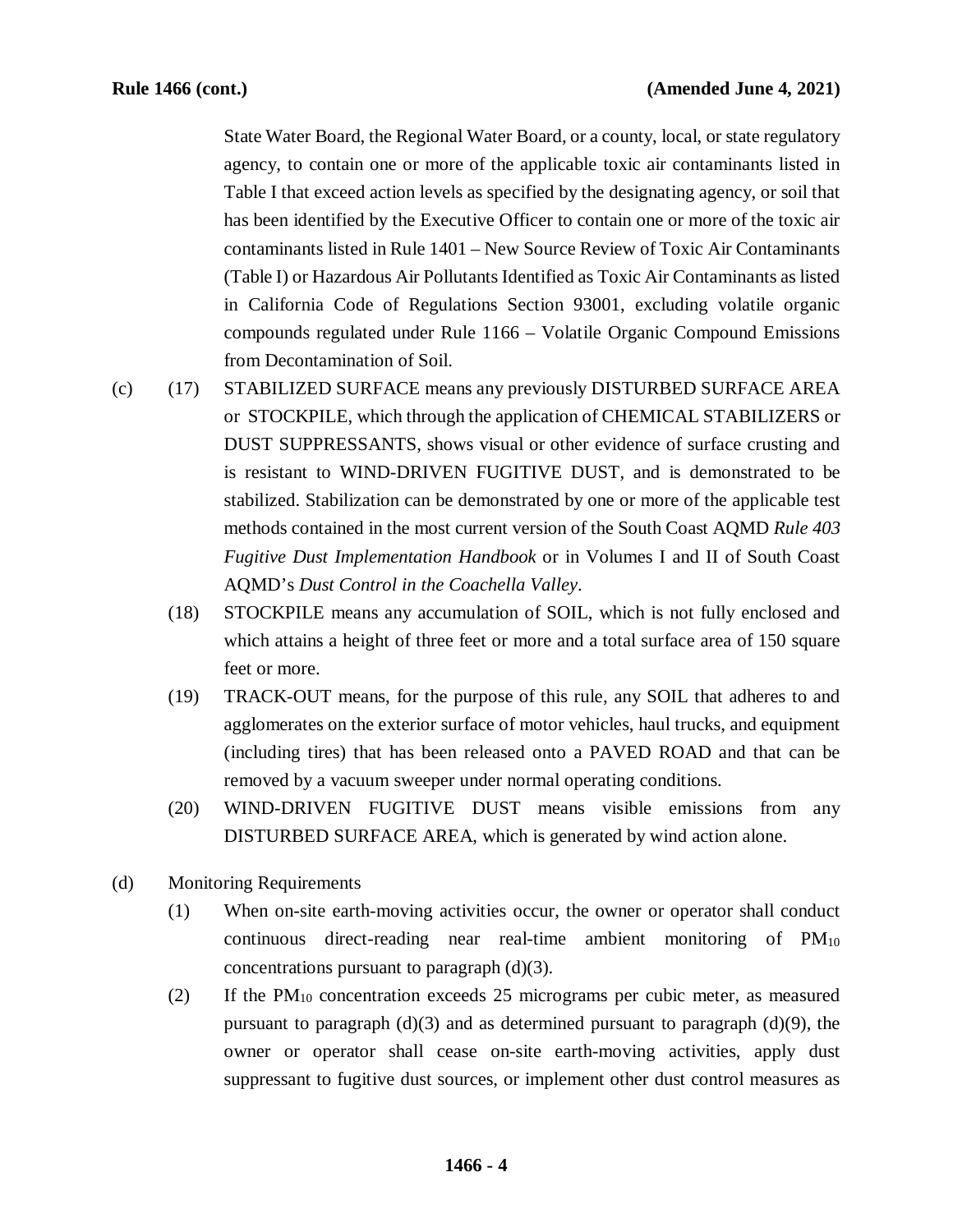necessary until the  $PM_{10}$  concentration is equal to or less than 25 micrograms per cubic meter averaged over 30 minutes.

- (d) (3) The owner or operator conducting on-site earth-moving activities shall install  $PM_{10}$ monitors and conduct ambient  $PM_{10}$  monitoring:
	- (A) In accordance with a U.S. EPA-approved equivalent method for  $PM_{10}$ monitoring or using a Rule 1466 Approved  $PM_{10}$  Monitor;
	- (B) Using a minimum of two monitors, placing each monitor as close to the property line as feasible, where:
		- (i) One or more monitors is in the seasonal prevailing wind direction upwind of the area(s) of on-site earth-moving activity, indicative of background  $PM_{10}$  levels, and not generally influenced by fugitive dust sources from the site; and
		- (ii) One or more monitors is in the seasonal prevailing wind direction downwind of the area(s) of on-site earth-moving activity;
	- (C) Using PM10 monitors that are identical in: make and model, settings, and configuration; and
	- (D) Using ambient PM10 monitors that are operated, maintained, and calibrated in accordance with appropriate U.S. EPA-published documents for U.S.  $EPA$ -approved equivalent methods for  $PM_{10}$  and manufacturer's instructions.
	- (4) On and before December 31, 2021, the owner or operator shall collect ambient  $PM_{10}$  data with a data acquisition system (DAS) that is capable of logging directreading near real-time data providing the date, time, and  $PM_{10}$  concentration in micrograms per cubic meter every 10 minutes or less.
	- (5) On and after January 1, 2022, the owner or operator shall collect ambient  $PM_{10}$  data with a DAS that is capable of logging direct-reading near real-time data providing the date and time, calibrated to Pacific Standard Time (PST), and  $PM_{10}$ concentration in micrograms per cubic meter every 1 minute or less.
	- (6) On and after January 1, 2022, the owner or operator shall operate  $PM_{10}$  monitors with the heated sampler inlet on.
	- (7) On and after January 1, 2022, prior to conducting any on-site earth-moving activities, and weekly thereafter, the owner operator shall conduct intra-instrument precision tests with the PM10 monitors in accordance with *Appendix 2 – Procedures to Demonstrate Intra-Instrument Precision,* or make available documentation and supporting data certifying that such intra-instrument precision tests were run by an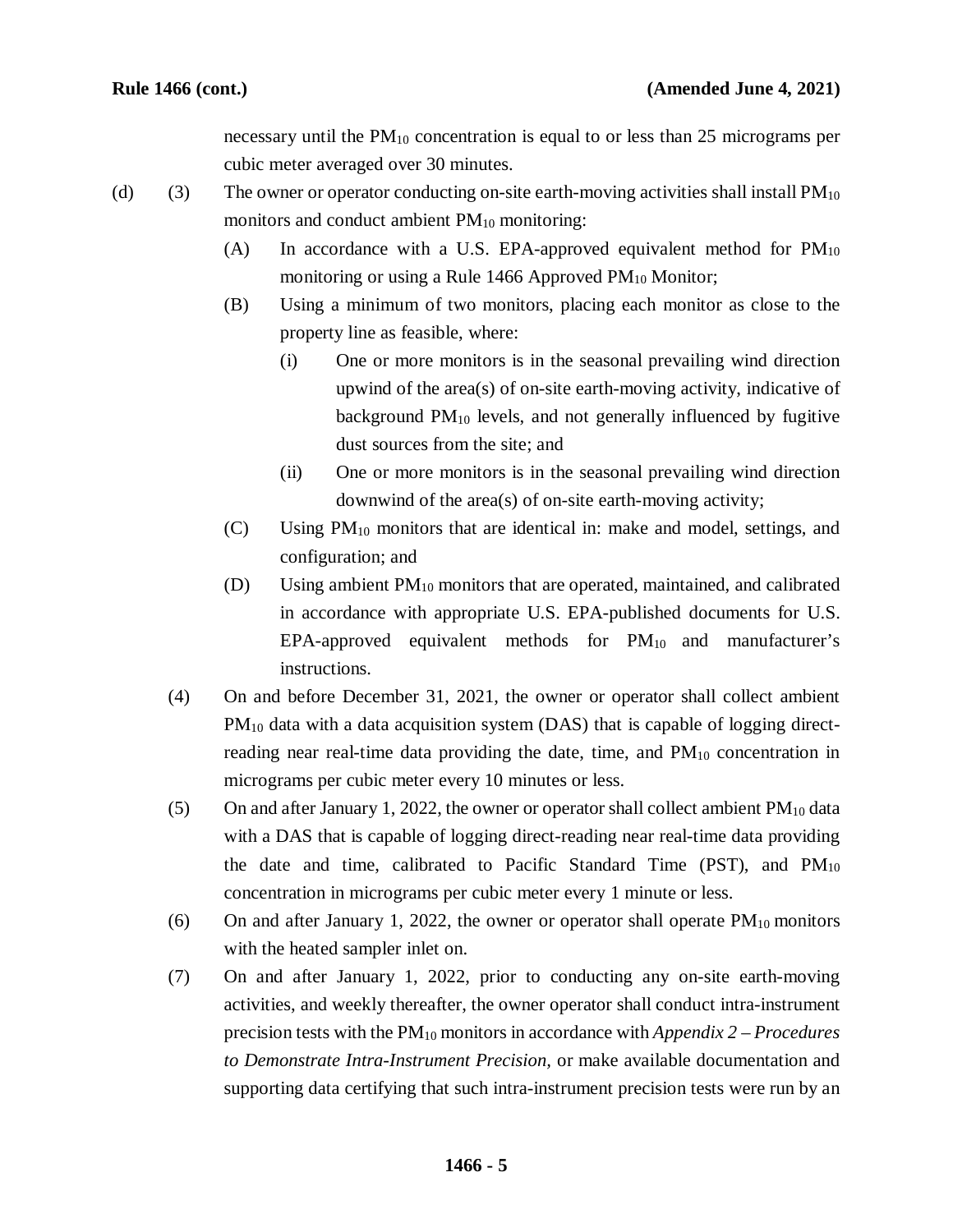equipment rental company or other third party, that demonstrate an intra-instrument precision of:

(d) (7) (A) No more than 25 percent as calculated pursuant to Step 7a in *Appendix 2*  when ambient  $PM_{10}$  concentrations are equal to or greater than 15 micrograms per cubic meter; or

- (B) No more than 5 micrograms per cubic meter as calculated pursuant to Step 7b in *Appendix 2* when ambient  $PM_{10}$  concentrations are less than 15 micrograms per cubic meter.
- (8) On and after January 1, 2022, each day prior to conducting on-site earth-moving activities, the owner or operator shall conduct a passing zero check on each  $PM_{10}$ monitor in accordance with:
	- (A) Steps 4 and 5 of *Appendix 2* that demonstrates an average PM<sub>10</sub> concentration of  $0 \pm 3$  micrograms per cubic meter; or
	- (B) Manufacturer's instructions if a monitor is operated using an auto-zero check procedure that directs filtered particle-free air into the measurement chamber.
- (9) The owner or operator shall calculate the  $PM_{10}$  concentration as a 120-minute rolling average, where:
	- (A) The initial average starts at the commencement of on-site earth-moving activities and ends 120 minutes after the commencement of on-site earthmoving activities;
	- (B) On and before December 31, 2021, the averages subsequent to the initial average specified in subparagraph  $(d)(9)(A)$  are to be calculated every 10 minutes and cover the previous 120-minute period;
	- (C) On and after January 1, 2022, the averages subsequent to the initial average specified in subparagraph  $(d)(9)(A)$  are to be calculated every 1 minute and cover the previous 120-minute period;
	- (D) The PM10 concentration is calculated by subtracting the results of the upwind monitor(s) from the downwind monitor(s) for the same averaging period;
		- (i) If the wind direction is in the seasonal prevailing wind direction, then the monitor(s) described pursuant to clause  $(d)(3)(B)(i)$  shall be designated as the upwind monitor(s) and the monitor(s) described pursuant to clause  $(d)(3)(B)(ii)$  shall be designated as the downwind monitor(s); and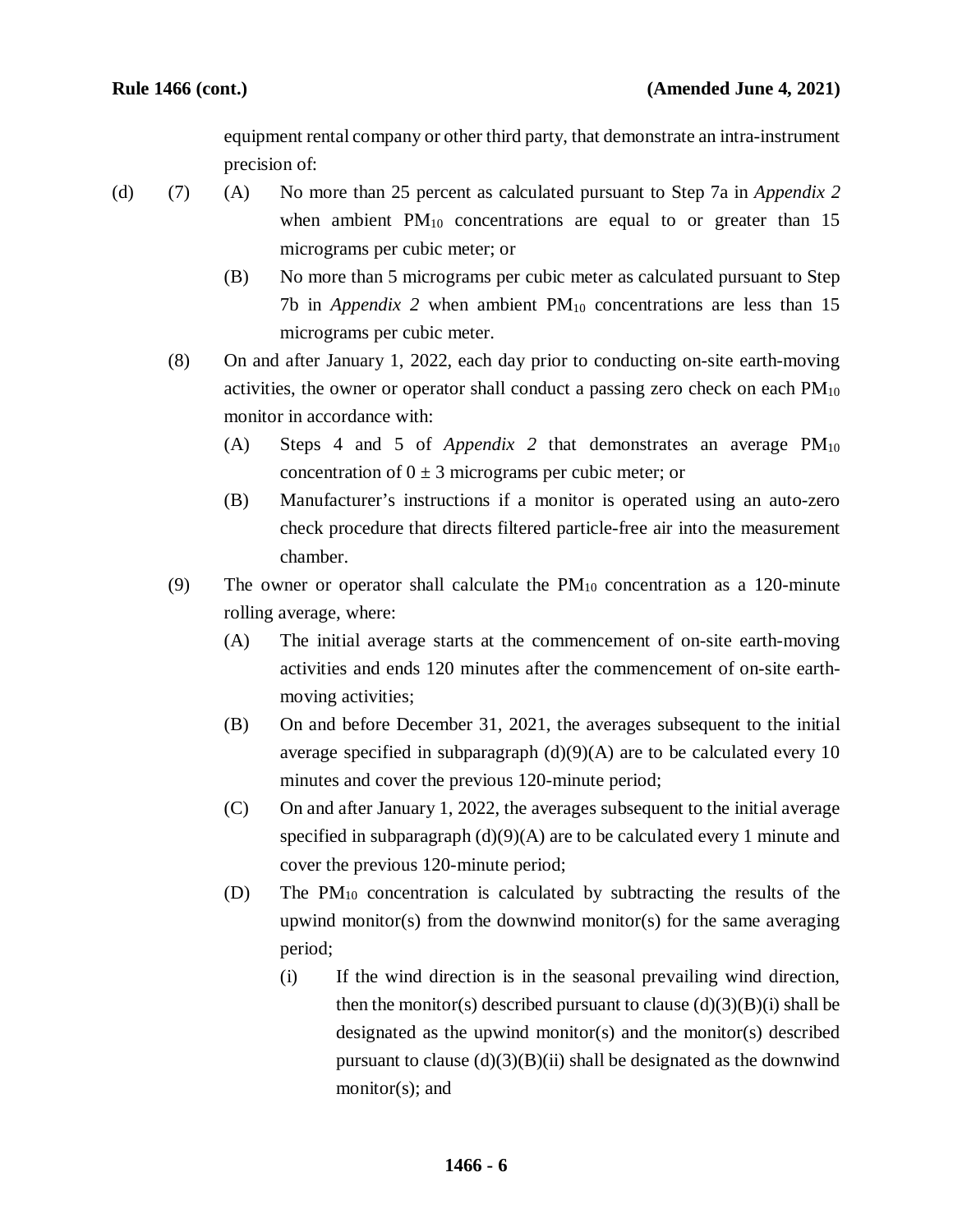- (d) (9) (D) (ii) If there is greater than  $a \pm 90$  degree change in wind direction from the seasonal prevailing wind direction, then the monitor(s) described pursuant to clause  $(d)(3)(B)(i)$  shall be designated as the downwind monitor(s) and the monitor(s) described pursuant to clause  $(d)(3)(B)(ii)$  shall be designated as the upwind monitor(s);
	- (E) If there is more than one upwind monitor, the upwind result is the average concentration of all upwind monitors for the same rolling averaging period;
	- (F) If there is more than one downwind monitor, the downwind result is the maximum concentration of any of the downwind monitors for the same rolling averaging period;
	- (G) On and before December 31, 2021, when on-site earth-moving activities resume after ceasing pursuant to paragraph (d)(2), the average shall start when on-site earth-moving activities resume and shall end 120 minutes after on-site earth-moving activities resume, and the subsequent averages are to be calculated every 10 minutes and shall cover the previous 120-minute period; and
	- (H) On and after January 1, 2022, when on-site earth-moving activities resume after ceasing pursuant to paragraph (d)(2), the average shall start when onsite earth-moving activities resume and shall end 120 minutes after on-site earth-moving activities resume, and the subsequent averages are to be calculated every one minute and shall cover the previous 120-minute period.
	- (10) An owner or operator that elects to move the monitors accordingly when there is a change in wind direction in place of meeting the requirements specified in clauses  $(d)(3)(B)(i)$ ,  $(d)(3)(B)(ii)$ ,  $(d)(9)(D)(i)$ , and  $(d)(9)(D)(ii)$ , shall:
		- (A) Place a minimum of one upwind monitor in the upwind direction of the area(s) of on-site earth-moving activity, indicative of background  $PM_{10}$ levels, and not generally influenced by fugitive dust sources from the site;
		- (B) Place a minimum of one downwind monitor in the downwind direction of the area(s) of on-site earth-moving activity; and
		- (C) Move the monitor(s) in subparagraph  $(d)(10)(A)$  to the new upwind location and the monitor(s) in subparagraph  $(d)(10)(B)$  to the new downwind location when there is a change in wind direction.
	- (11) In the event that a DAS fails to log ambient  $PM_{10}$  data pursuant to paragraph (d)(5) or that the data management system integrated with the  $PM_{10}$  monitor(s) and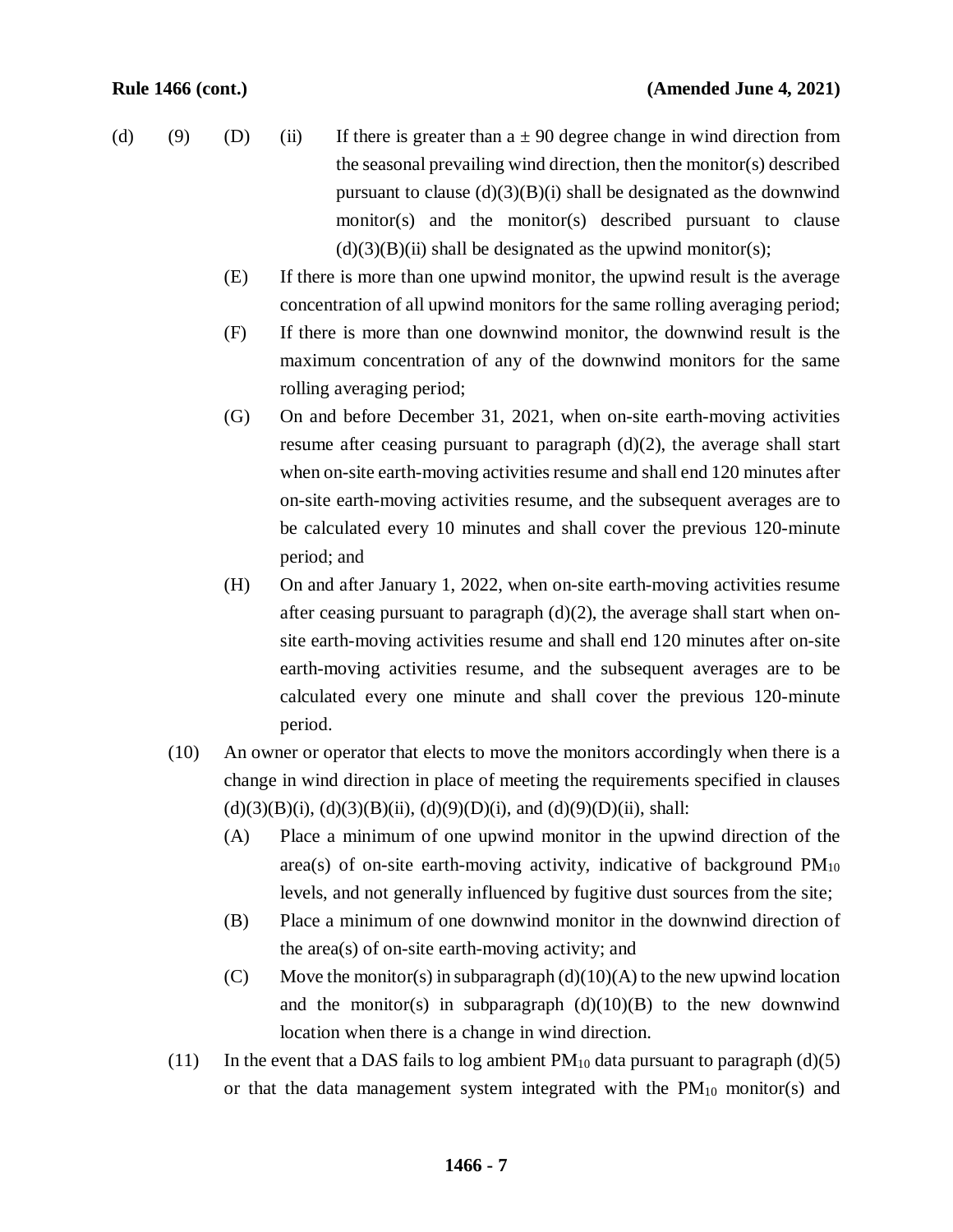DAS(s) fails to calculate  $PM_{10}$  concentrations pursuant to subparagraph (d)(9)(C) due to a technical issue beyond the reasonable control of an owner or operator, including, but not limited to, internet connection disruptions and computer malfunctions, the owner or operator shall:

- (d) (11) (A) Restore the DAS or data management system to working condition as soon as practicable and no later than the start of the next working day; and
	- (B) Manually record the  $PM_{10}$  concentration from the monitor(s) associated with the non-operational DAS once every 10 minutes or less and calculate the  $PM_{10}$  concentration pursuant to the averages specified in subparagraph  $(d)(9)(B)$  until the DAS is restored or calculate the PM<sub>10</sub> concentration pursuant to the averages specified in subparagraph  $(d)(9)(B)$  until the data management system is restored.
	- (12) When conducting ambient  $PM_{10}$  monitoring as required in paragraph (d)(1), the owner or operator shall monitor wind direction and speed using a minimum of one stationary anemometer or wind sensor that:
		- (A) Is sited over open, level terrain within the project site with minimal obstructions to the wind flow at a minimum height of eight feet above grade;
		- (B) Meets the performance criteria of:
			- (i) Wind direction accuracy of  $\pm$  7 degrees and resolution of 1 degree; and
			- (ii) Wind speed accuracy of 2 miles per hour (mph) or  $\pm$  5 percent of the observed wind speed, whichever is greater, and resolution of 1 mph;
		- (C) Has a National Institute of Standards and Technology (NIST) Traceability certification;
		- (D) Is equipped with a data logger that records wind direction and speed data once every 1 minute or less and archives the recorded wind direction and speed data, including the date and time, calibrated to PST; and
		- (E) Is operated, calibrated, and maintained in accordance with manufacturer's specifications, but no less frequent than once every 6 months of cumulative operation.
	- (13) The Executive Officer may approve a  $PM_{10}$  monitor to be added as a Rule 1466 Approved  $PM_{10}$  Monitor if the  $PM_{10}$  monitor meets the specifications listed in *Appendix 1 – Rule 1466 Approved PM10 Monitors*. The request for a PM10 monitor to be added as a Rule 1466 Approved  $PM_{10}$  Monitor shall:
		- (A) Be submitted to [Rule1466ApprovedMonitors@aqmd.gov;](mailto:Rule1466ApprovedMonitors@aqmd.gov)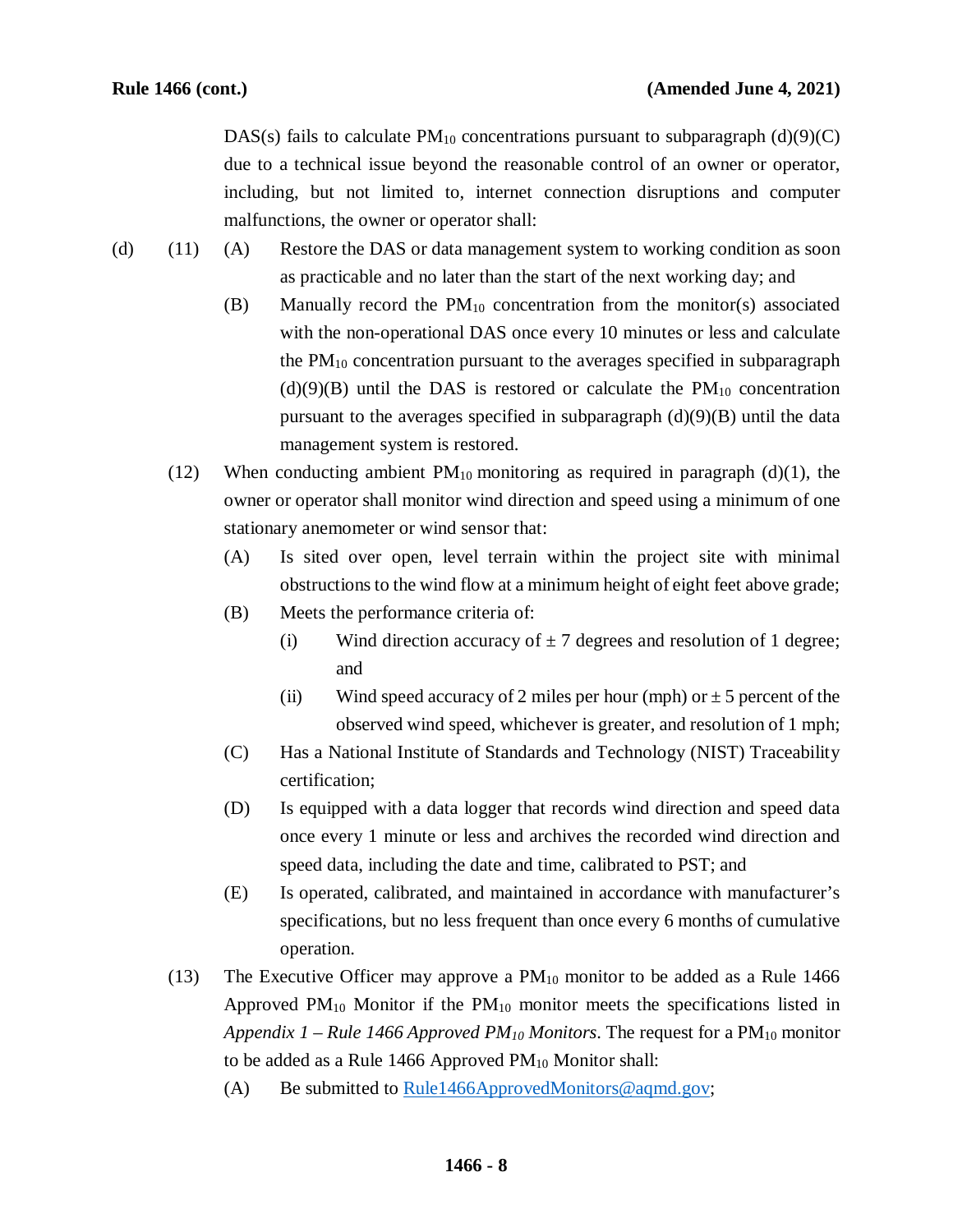- (d) (13) (B) Include a description of the  $PM_{10}$  monitor, any accessories, and all monitor specifications; and
	- (C) Include documentation demonstrating compliance with each specification listed in *Appendix 1*.
- (e) Requirements to Minimize Fugitive Dust Emissions
	- (1) On and before December 31, 2021, an owner or operator shall not conduct on-site earth-moving activities unless the area is surrounded with fencing that is a minimum of 6 feet tall and at least as tall as the height of the tallest stockpile, with a windscreen that has a porosity of  $50 \pm 5$  percent. A section of the perimeter surrounding an on-site earth-moving activity area may be excluded from this requirement if that section:
		- (A) Has a solid physical barrier, such as a solid wall or other solid feature that minimizes air flow, that is a minimum of 6 feet tall but at least 6 inches taller than the height of the tallest stockpile; or
		- (B) Does not have on-site earth-moving activity occurring within 300 feet from the perimeter of that section.
	- (2) On and after January 1, 2022, an owner or operator shall not conduct on-site earthmoving activities unless the area is surrounded with fencing that is a minimum of 6 feet tall but at least 6 inches taller than the height of the tallest stockpile, with a windscreen that has a porosity of  $50 \pm 5$  percent or a mesh windscreen that has a shade value or opacity of  $85 \pm 5$  percent. A section of the perimeter surrounding an on-site earth-moving activity area may be excluded from this requirement if that section meets the conditions as specified in subparagraph  $(e)(1)(A)$  or  $(e)(1)(B)$ .
	- (3) An owner or operator conducting on-site earth-moving activities shall:
		- (A) Adequately wet to the depth of earth-moving activity and allow time for penetration; and
		- (B) Adequately wet at frequencies to prevent the generation of visible dust plumes.
	- (4) An owner or operator that is moving vehicles on, within, or off a site shall:
		- (A) Post signs at all entrances of the site to designate the speed limit as 15 mph;
		- (B) Stabilize the surface of all vehicular traffic and parking areas by applying gravel, paving, chemical stabilizers pursuant to paragraph (e)(13), or dust suppressant;
		- (C) Not allow any track-out outside of the property line that is 25 feet or more in cumulative length. Remove any track-out at a minimum frequency of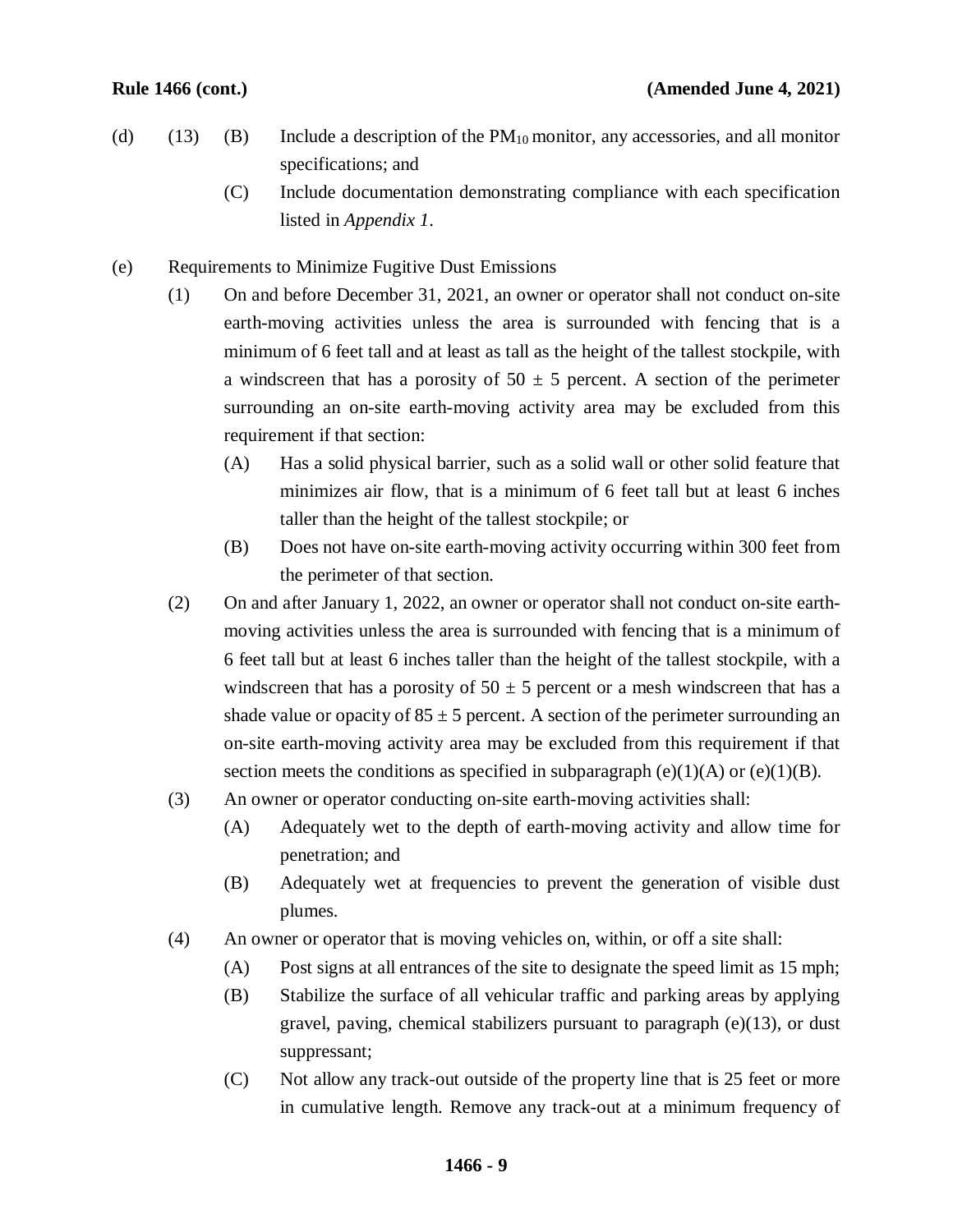once each day using a vacuum equipped with a filter(s) rated by the manufacturer to achieve a 99.97 percent control efficiency for 0.3 micron particles;

- (e) (4) (D) Clean the soil from the exterior of trucks, trailers, and tires prior to the truck leaving the site, without the use of forced air; and
	- (E) Utilize at least one of the following measures at each vehicle egress from the site to a public road:
		- (i) Install a pad consisting of washed gravel (minimum-size: 1 inch), maintained in a clean condition, to a depth of at least 6 inches and extending at least 30 feet wide and at least 50 feet long;
		- (ii) Pave the surface extending at least 100 feet from the property line and at least 30 feet wide;
		- (iii) Utilize a wheel shaker/wheel spreading device consisting of raised dividers (rails, pipes, or grates) at least 24 feet long and 30 feet wide; or
		- (iv) Install and utilize a wheel washing system to remove soil from tires and vehicle undercarriages.
	- (5) An owner or operator conducting on-site earth-moving activities shall ensure that stockpiles with any soil with applicable toxic air contaminant(s) be:
		- (A) Segregated from non-contaminated stockpiles;
		- (B) Labelled with "South Coast AQMD Rule 1466 Control of Particulate Emissions from Soils with Toxic Air Contaminant(s) Applicable Soil";
		- (C) Maintained to avoid steep sides or faces that exceed the angle of repose;
		- (D) No more than 400 cubic yards of soil;
		- (E) Maintained to minimize fugitive dust emissions containing toxic air contaminants by applying chemical stabilizers pursuant to paragraph (e)(13), applying dust suppressant, or completely covering pursuant to paragraph  $(e)(14)$ ; and
		- (F) Either chemically stabilized pursuant to paragraph (e)(13) and/or completely covered pursuant to paragraph (e)(14) at all times when earthmoving activities and ambient PM<sub>10</sub> monitoring are not occurring.
	- (6) An owner or operator conducting truck and trailer loading activities of soil containing applicable toxic air contaminant(s) shall:
		- (A) Apply dust suppressant to material prior to loading;
		- (B) Empty the loader bucket slowly so that no visible dust plumes are generated;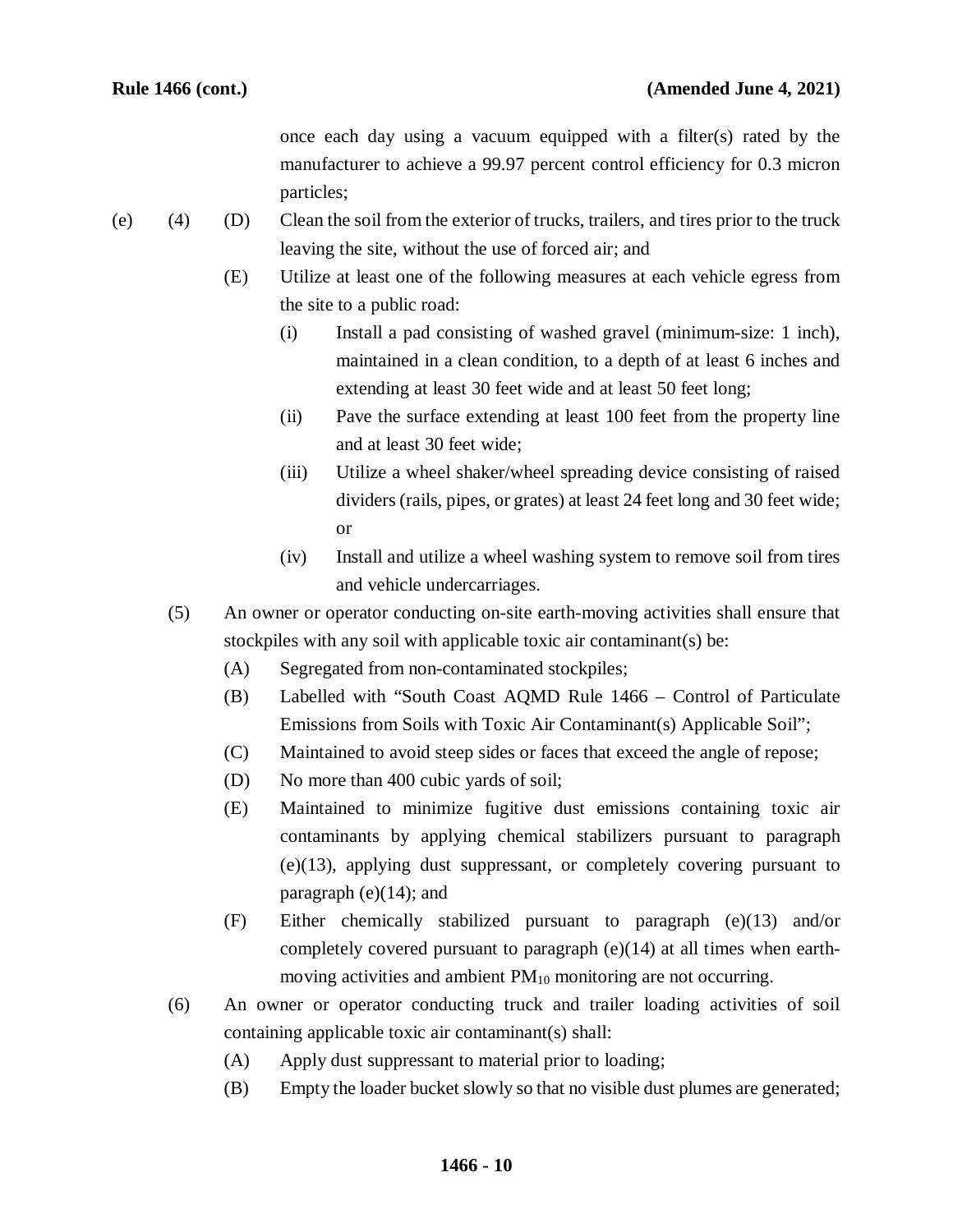### **Rule 1466 (cont.) (Amended June 4, 2021)**

- (e) (6) (C) Minimize the drop height from the loader bucket;
	- (D) Maintain at least 6 inches of space between the soil and the top of the truck bed and trailer while transporting within a site; and
	- (E) Completely cover the truck bed and trailer prior to leaving the site.
	- (7) An owner or operator conducting truck and trailer unloading activities of soil containing applicable toxic air contaminant(s) shall:
		- (A) Apply dust suppressant to material prior to unloading; and
		- (B) Empty the trailer slowly so that no visible dust plumes are generated.
	- (8) The owner or operator shall immediately remove any spilled soil.
	- (9) The owner or operator shall cease on-site earth-moving activities if the wind speed is greater than 15 mph averaged over a 15-minute period or the instantaneous wind speed exceeds 25 mph.
	- (10) During on-site earth-moving activities, the owner or operator shall have an on-site dust control supervisor that:
		- (A) Is employed by or contracted with the owner or operator;
		- (B) Is located on the site during working hours;
		- (C) Is in a position to expeditiously employ sufficient dust control measures to ensure compliance with all rule requirements;
		- (D) Has completed the South Coast AQMD Fugitive Dust Control Class and has been issued a valid Certificate of Completion for the class; and
		- (E) Has the following credentials, if asbestos is an applicable toxic air contaminant:
			- (i) Successfully completed the Asbestos Abatement Contractor/Supervisor course pursuant to the Asbestos Hazard Emergency Response Act (AHERA), and obtained and maintained accreditation as an AHERA Asbestos Abatement Contractor/Supervisor; and
			- (ii) Trained on the provisions of 40 CFR Part 61.145, 61.146, 61.147 and 61.152 (Asbestos NESHAP provisions) and Part 763, and has the means to comply with these provisions.
	- (11) An owner or operator shall apply a chemical stabilizer pursuant to paragraph (e)(13) and/or use a cover pursuant to paragraph (e)(14) on potential sources of fugitive dust when earth-moving activities are not occurring in the specific location(s) containing the potential source(s) of fugitive dust.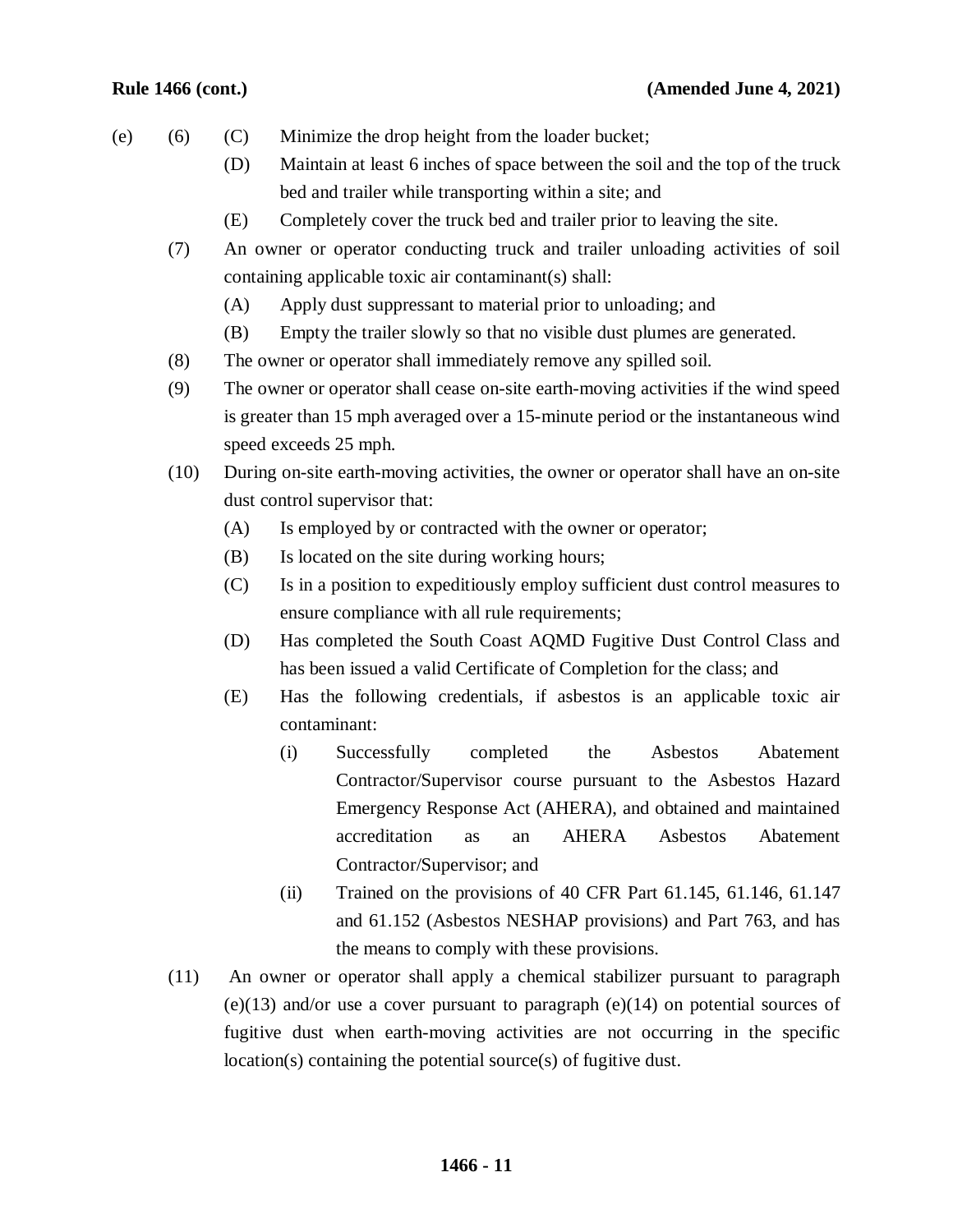- (e) (12) An owner or operator shall inspect daily, including days when no on-site earthmoving activities are occurring, labeled stockpiles pursuant to subparagraph  $(e)(5)(B)$  and stabilized or covered stockpiles pursuant to  $(e)(5)(F)$ .
	- (A) For a stabilized stockpile, such inspections shall include a demonstration of stabilization by one or more of the applicable test methods contained in the most current version of the South Coast AQMD *Rule 403 Fugitive Dust Implementation Handbook* or Volumes I and II of South Coast AQMD's *Dust Control in the Coachella Valley*.
	- (B) For a covered stockpile, such inspections shall include a visual inspection of all seams and plastic cover surfaces to ensure that no portion of the soil is exposed to the atmosphere.
	- (13) When utilizing a chemical stabilizer, an owner or operator shall:
		- (A) Ensure the chemical stabilizer meets any specifications, criteria, or tests required by any federal, state, or local agency or any applicable law, rule, or regulation; and
		- (B) Unless otherwise indicated, use a sufficient concentration of the chemical stabilizer and an application frequency sufficient to maintain a stabilized surface and no less than what is specified by the manufacturer for the period of inactivity.
	- (14) When using a cover for stockpiles, an owner or operator shall ensure the cover:
		- (A) Is at least 10 mil thick plastic sheeting that overlaps a minimum of 24 inches; and
		- (B) Is anchored and secured so that no portion of the soil is exposed to the atmosphere.
	- (15) An owner or operator that is conducting earth-moving activities of soil with applicable toxic air contaminant(s) at a school, joint use agreement property, adjacent athletic area, or at a site that is adjoining a school, joint use agreement property, or adjacent athletic area shall:
		- (A) Only conduct earth-moving activities at a school or at a site that is adjoining a school outside of the hours between 7:30 a.m. and 4:30 p.m. on days when the school is in session;
		- (B) Not conduct earth-moving activities at a school, joint use agreement property, adjacent athletic area, or at a site that is adjoining a school, joint use agreement property, or adjacent athletic area if there is a school sponsored activity or youth organized sports taking place at that site;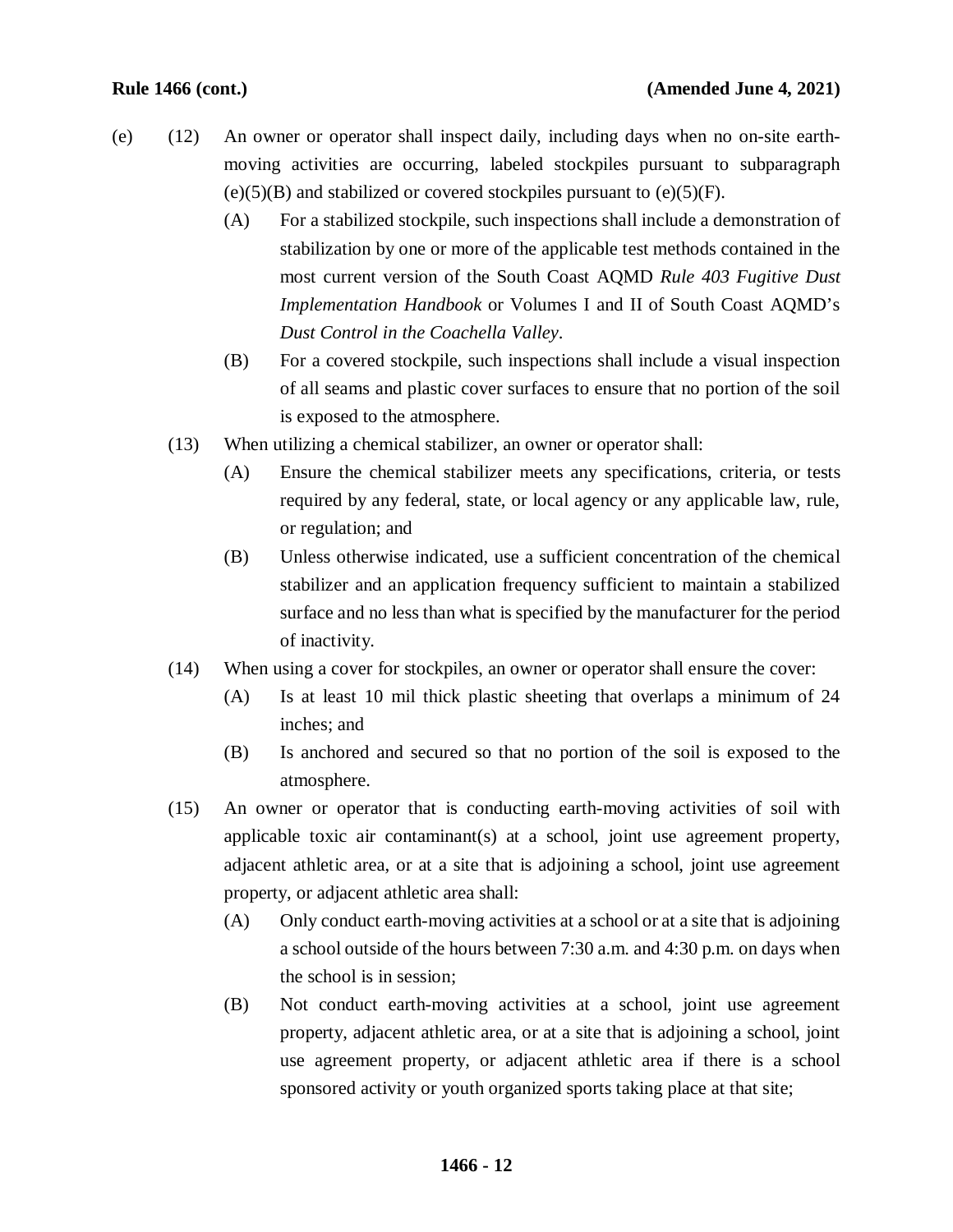- (e)  $(15)$   $(C)$  Handle excavated soils with applicable toxic air contaminant(s) by:
	- (i) Immediately placing soil in a leak-tight container whereby any contained solids or liquids are prevented from escaping or spilling out;
	- (ii) Directly loading soil in truck beds, trailers, and bins for transport, applying chemical stabilizer pursuant to paragraph (e)(13) or dust suppressant, and completely covering prior to transporting; or
	- (iii) Stockpiling pursuant to paragraph  $(e)(5)$ , in a fenced area that is not accessible to the general public, and locked when not in use; and
	- (D) Within five days of its excavation, remove all soil with applicable toxic air contaminant(s) from the site.
- (f) Notification Requirements
	- (1) The owner or operator shall electronically submit an initial notification to the Executive Officer, using a format approved by the Executive Officer, of the intent to conduct any on-site earth-moving activities.
		- (A) Initial notifications shall be submitted:
			- (i) At least 72 hours but no more than 30 days prior to conducting any earth-moving activities on any site meeting the applicability requirements of subdivision (b); or
			- (ii) As soon as the information becomes available but no later than 48 hours after the information becomes available that on-site earthmoving activities of soil with applicable toxic air contaminant(s) exceed 50 cubic yards.
		- (B) Initial notifications shall include the following requirements:
			- (i) Name, address, telephone number, and e-mail address of the owner or operator;
			- (ii) Name, telephone number, and e-mail address of the on-site dust control supervisor;
			- (iii) Project name and, if applicable, the project identification number from the designating agency;
			- (iv) Project location (address and/or coordinates);
			- (v) Identify whether the site is a school, joint use agreement property, adjacent athletic area, or is adjoining a school, joint use agreement property, or adjacent athletic area;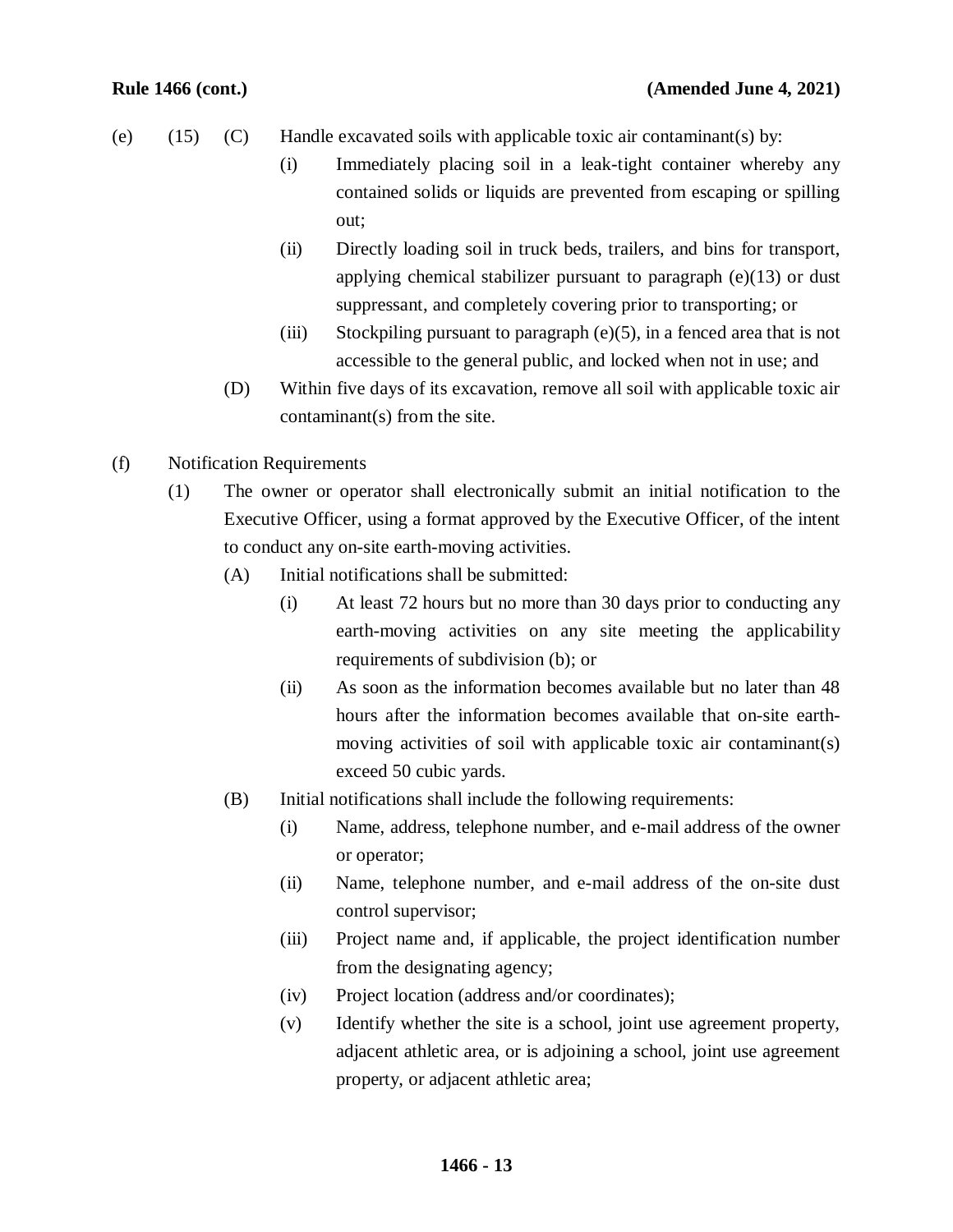- (f) (1) (B) (vi) A map indicating the specific location(s) of each on-site earthmoving activity and the concentrations of the applicable toxic air contaminant(s) and location of  $PM_{10}$  monitors;
	- (vii) A description of the on-site earth-moving activities, estimated volume of soil with applicable toxic air contaminant(s), and a schedule that includes the anticipated start and completion dates of on-site earth-moving activities;
	- (viii) Current and/or previous type of operation(s) and use(s) at the site;
	- (ix) Applicable exemption(s); and
	- (x) Whether the notice being provided is a revised notification.
	- (2) Notification Updates

Initial notifications pursuant to paragraph  $(f)(1)$  shall be updated when any of the following conditions arise:

(A) Earlier Start Date

A change in the start date of on-site earth-moving activities to an earlier date shall be reported to the South Coast AQMD no later than 72 hours before any on-site earth-moving activities begin.

(B) Later Start Date

A delay in the start date of on-site earth-moving activities shall be reported to the South Coast AQMD as soon as the information becomes available, but no later than the original start date.

(C) Change in Exemption Status

Any change(s) in exemption status pursuant to subdivision  $(k)$  shall be reported to the South Coast AQMD as soon as the information becomes available, but no later than 48 hours after the information becomes available.

(D) Completion Date

The completion date of on-site earth-moving activities shall be reported to the South Coast AQMD no later than 48 hours after on-site earth-moving activities are completed.

(3) Within 72 hours of an exceedance of the  $PM_{10}$  emission limit specified in paragraph (d)(2), the owner or operator shall electronically submit a notification to the Executive Officer, using a format approved by the Executive Officer, of the exceedance and shall include the following information: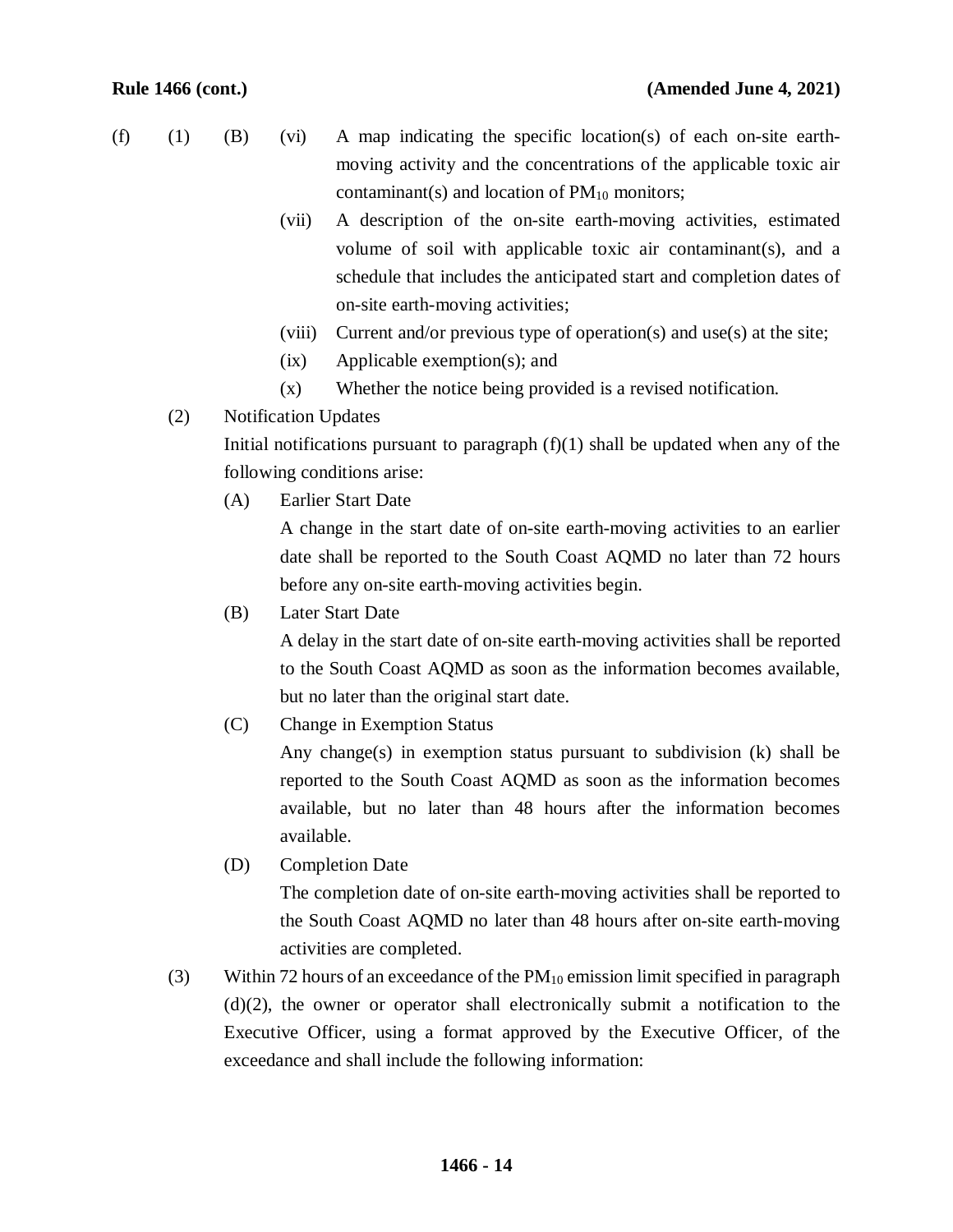- (f) (3) (A) Name, address, telephone number, and e-mail address of the owner or operator;
	- (B) Name, telephone number, and e-mail address of the on-site dust control supervisor;
	- (C) Project name and, if applicable, the project identification number from the designating agency;
	- (D) Project location (address and/or coordinates);
	- (E) PM10 monitoring results and wind direction and speed results pursuant to subdivision (d), including location of monitors, result, date and time of exceedance(s), 12 hours before first exceedance, and 12 hours after last exceedance;
	- (F) On-site earth-moving activities occurring at the date and time of exceedance(s); and
	- (G) Dust control measure(s) taken to mitigate fugitive dust.
- (g) Signage Requirements

When conducting on-site earth-moving activities, the owner or operator shall install and maintain project signage.

- (1) Unless otherwise approved in writing by the Executive Officer, signage shall:
	- (A) Be installed at all entrances and at intervals of 1,000 feet or less along the property line or perimeter of the site, with a minimum of one sign along each side;
	- (B) Be located between 6 and 8 feet above grade from the bottom of the sign;
	- (C) Display lettering at least 4 inches tall with text contrasting with the sign background; and
	- (D) Display the following information:
		- (i) Local or toll-free phone number for the site contact or pre-recorded notification center that is accessible 24 hours a day; and
		- (ii) Warning statement: "THIS SITE CONTAINS SOILS THAT CONTAIN THE FOLLOWING CHEMICALS: [LIST APPLICABLE TOXIC AIR CONTAMINANT(S)] TO REPORT ANY DUST LEAVING THE SITE PLEASE CALL [FACILITY CONTACT AND PHONE NUMBER] OR THE SOUTH COAST AIR QUALITY MANAGEMENT DISTRICT AT 1-800-CUT-SMOG".

### **1466 - 15**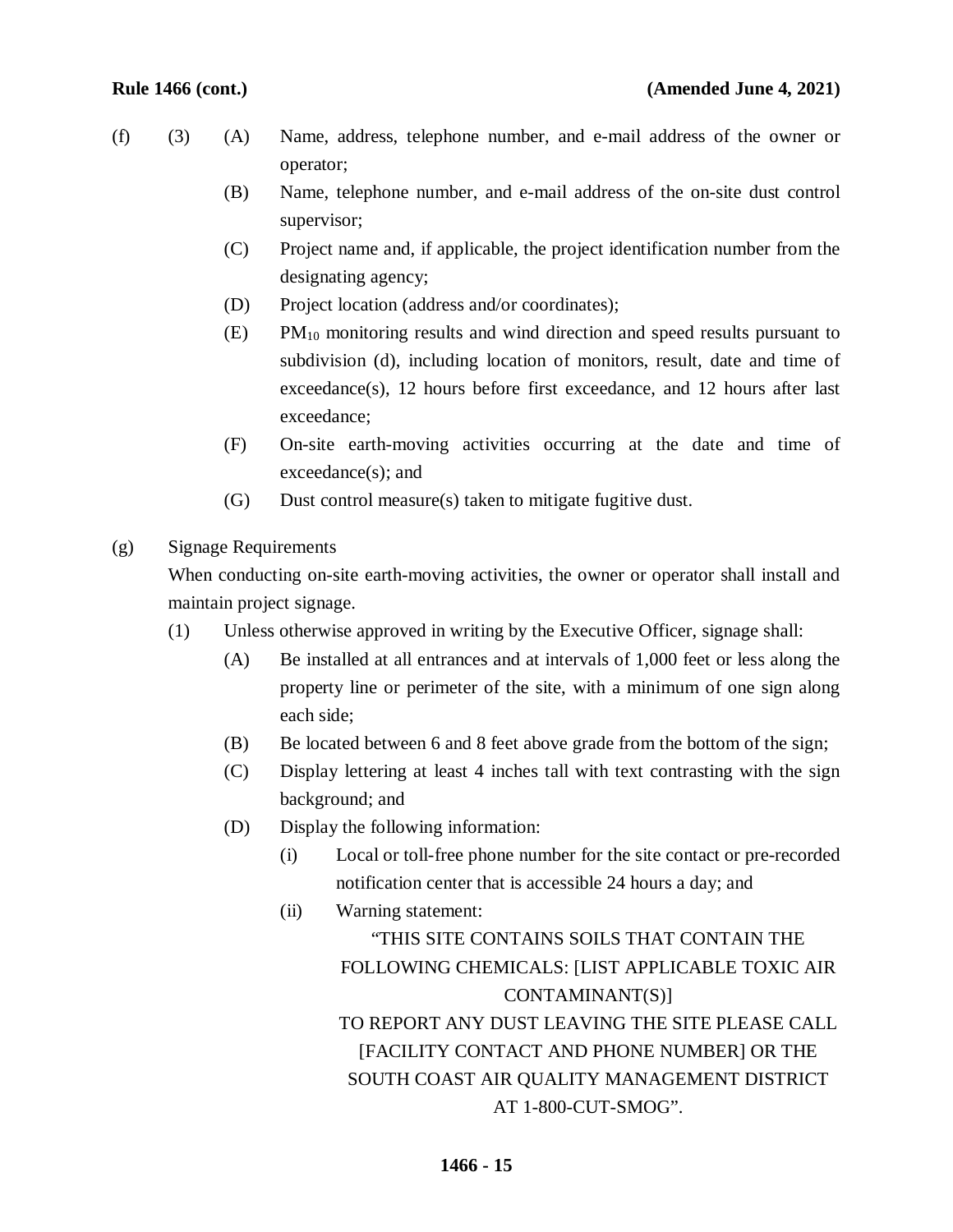- (g) (2) If signage pursuant to paragraph  $(g)(1)$  exceeds 48 inches by 96 inches, the owner or operator or designating agency shall include the warning statement referenced in clause  $(g)(1)(D)(ii)$ , displaying lettering at least 4 inches tall with text contrasting with the sign background, but may use 2.5 inch tall lettering to list applicable toxic air contaminant(s). All other signage requirements set forth in paragraph  $(g)(1)$ shall remain the same. If signage continues to exceed 48 inches by 96 inches with these parameters, the owner or operator or designating agency may use alternative signage as set forth in paragraph  $(g)(3)$ .
	- (3) The owner or operator or designating agency may use alternative signage approved by the Executive Officer pursuant to subdivision (j). Notwithstanding subdivision (j), the request shall include a visual representation of the alternative sign, including proposed lettering height, and locations and, at a minimum, the alternative signage shall:
		- (A) Display text contrasting with the sign background; and
		- (B) Display the following warning statement: "THIS SITE CONTAINS SOILS THAT CONTAIN THE FOLLOWING CHEMICALS: [LIST APPLICABLE TOXIC AIR CONTAMINANT(S)] TO REPORT ANY DUST LEAVING THE SITE PLEASE CALL THE SOUTH COAST AIR QUALITY MANAGEMENT DISTRICT AT 1-800-CUT-SMOG".
	- (4) The owner or operator may be excluded from installing and maintaining project signage pursuant to subparagraph  $(g)(1)(A)$  at any entrance(s) or interval(s) along the property line or perimeter of the site that is not visible and not accessible to the public unless the site is a school, joint use agreement property, or adjacent athletic area or the site is adjoining a school, joint use agreement property, or adjacent athletic area.
- (h) Recordkeeping Requirements

The owner or operator shall maintain records for a period of not less than 3 years and shall make such records available to the Executive Officer upon request. At a minimum, records shall be maintained daily and shall include:

- (1) Inspections of all stabilized or covered stockpiles containing soils with applicable toxic air contaminant(s) and all re-stabilization, cover repair, and label maintenance activities, including dates and times the specific activities were conducted;
- (2) Results of wind and  $PM_{10}$  monitoring, including: ambient  $PM_{10}$  data; rolling average PM10 concentrations and calculations; wind direction and speed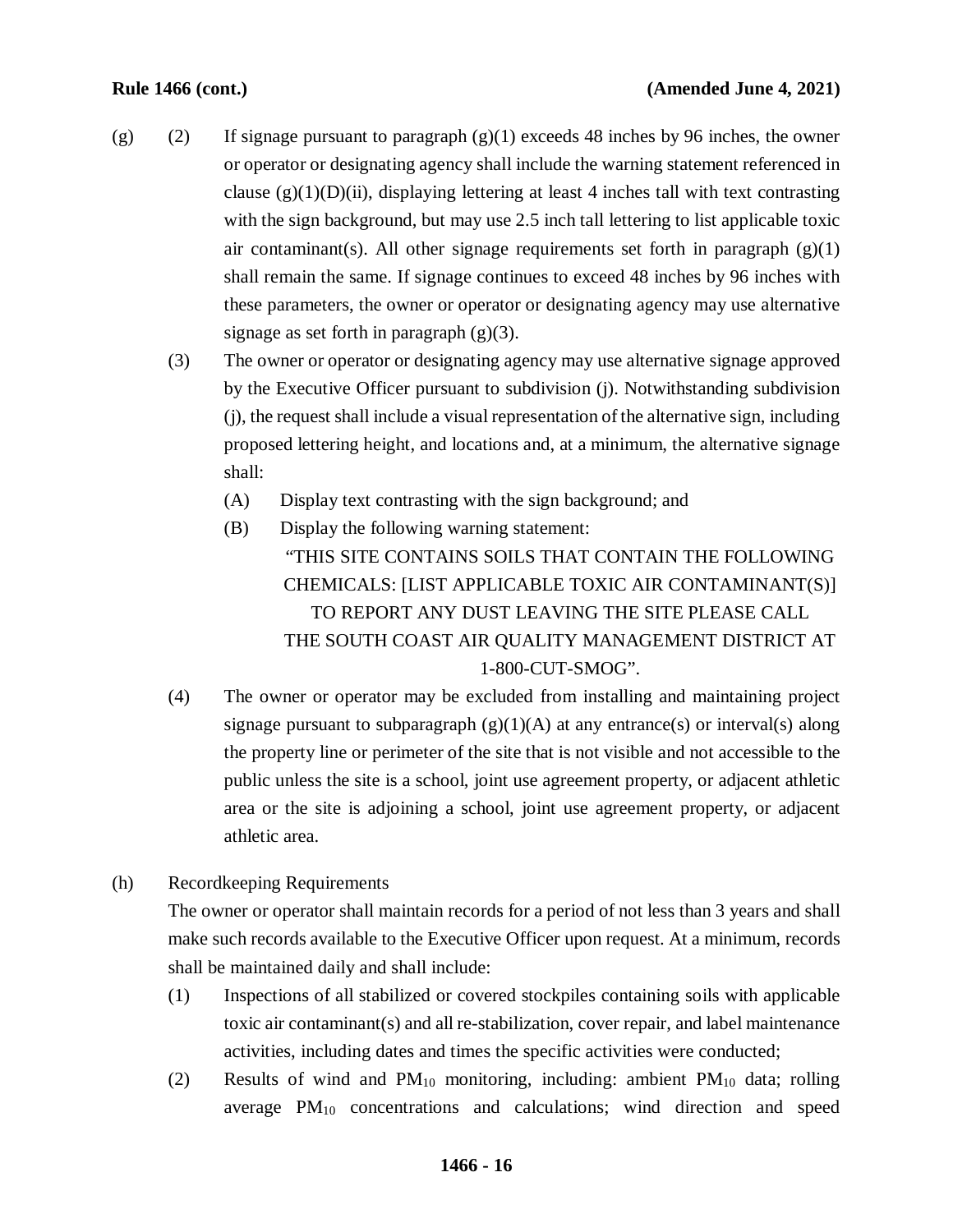corresponding to the rolling average  $PM_{10}$  concentrations; movement of monitoring instruments corresponding to wind direction changes; instrument make and model; settings; proof of valid calibration in accordance with manufacturer's recommended schedule; configuration; calibration, correction, and correlation factors; maintenance; operator training; daily instrument performance check records and manual zero or auto-check results; weekly zero calibration records and intra-instrument precision test data and calculation results; and all instrument logs for all monitoring instruments;

- 
- (h) (3) All instrument maintenance activities, including: zero calibration, cleaning, filter replacement, and performance checks, including dates and times of the specific procedures;
	- (4) Documentation of all DAS and data management system failures, including date and time of the failure, date and time of the correction, the technical issue(s) causing the failure, and activities performed to restore the failed DAS or data management system to working condition;
	- (5) On-site earth-moving activities conducted and the corresponding volume of soil with applicable toxic air contaminant(s);
	- (6) Names and business addresses of the transporting and receiving facilities, and a copy of the shipping manifest;
	- (7) Complaints called in, including the name of complainant and contact information, date and time, on-site earth-moving activities occurring at the date and time, complaint, and action taken to mitigate the source of the complaint; and
	- (8) A copy of all submitted notifications for the project.
- (i) Executive Officer Designated Sites
	- (1) The Executive Officer may designate a site if the Executive Officer has evidence that the site contains soil with applicable toxic air contaminant(s) as defined in paragraph  $(c)(16)$ , after consultation with U.S. EPA, DTSC, the State Water Resources Control Board, the Regional Water Quality Control Board, and/or local, county, or state regulatory agencies, and consideration of the following:
		- (A) Site history, including current and/or previous type(s) of operation(s) and use(s) at the site and regulatory history;
		- (B) Concentration(s) of applicable toxic air contaminant(s) in the soil;
		- (C) Background concentration(s) of applicable toxic air contaminant(s);
		- (D) Volume of soil with applicable toxic air contaminant(s);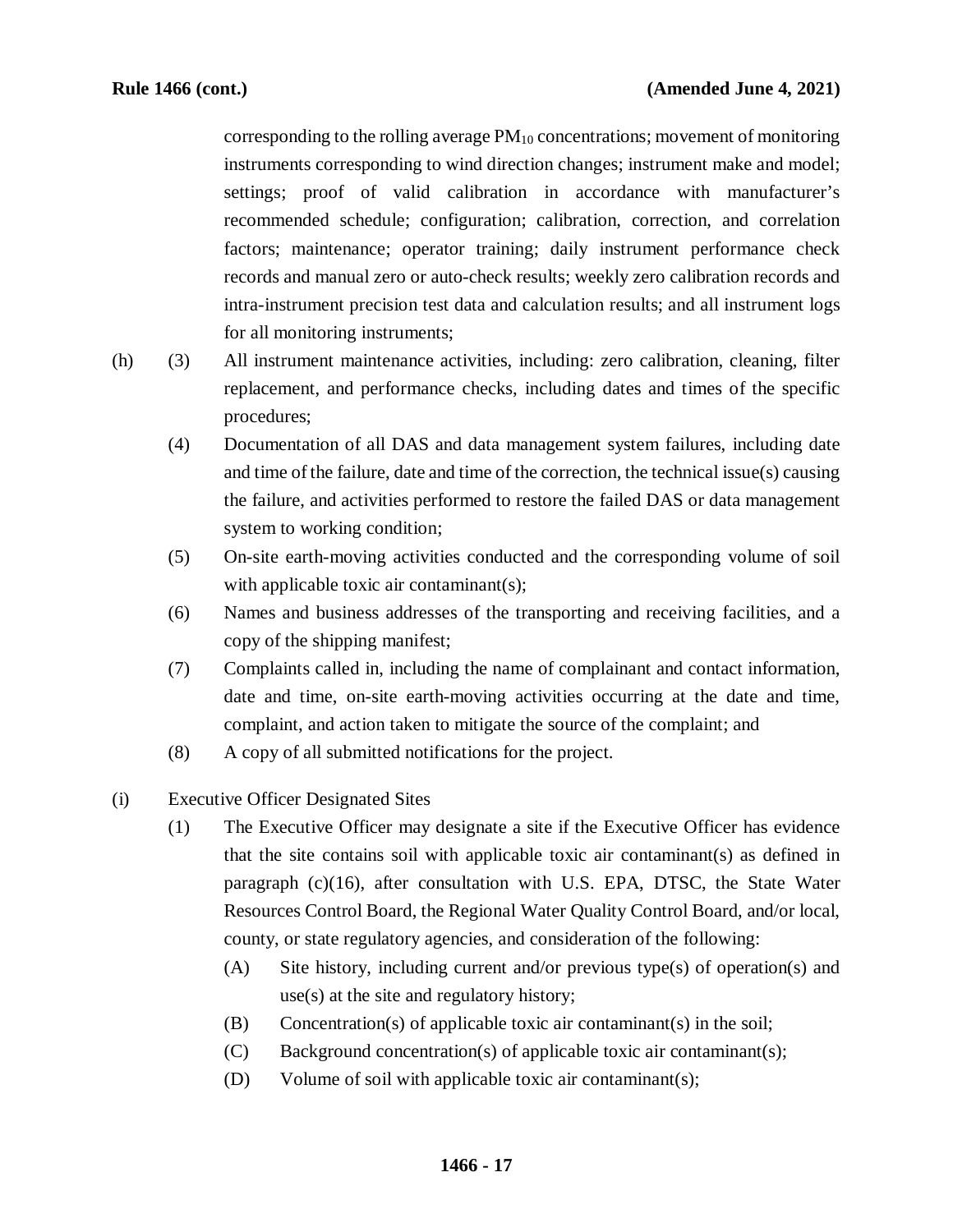- (i) (1) (E) Distance to a residence, park, school, joint use agreement property, adjacent athletic area, or a site adjoining a school, joint use agreement property, or adjacent athletic area;
	- (F) Meteorological data;
	- (G) Health risk information or other data provided by the owner or operator, if available; and
	- (H) Ambient monitoring data and other applicable data, if available.
	- (2) Prior to making a determination, the Executive Officer will notify the owner or operator in writing that the site may be subject to this rule.
		- (A) In the event the owner or operator exercises this opportunity to demonstrate that this rule does not apply, the owner or operator shall submit information to the Executive Officer within 14 days of the notification substantiating why the site should be excluded from this rule.
		- (B) Upon final determination, the Executive Officer will notify the owner or operator in writing if the site is subject to this rule.
	- (3) During the determination period, the owner or operator shall comply with the provisions of this rule or cease all on-site earth-moving activities until a determination is made.
- (j) Alternative Provisions
	- (1) If requesting an alternative provision pursuant to paragraph  $(g)(3)$ , the owner or operator or designating agency shall submit the request in writing at least 30 days prior to conducting any earth-moving activities and include all information to the Executive Officer to substantiate its position.
	- (2) The Executive Officer may request additional information from the owner or operator or designating agency.
	- (3) The owner or operator or designating agency shall submit all requested information within 14 days of the request for additional information.
	- (4) The Executive Officer will review the request for an alternative provision and will approve or reject the data and notify the owner or operator or designating agency in writing. Approved alternative provisions may not be used retroactively.
	- (5) Alternative provisions that were approved and notified in writing by the Executive Officer before June 4, 2021 shall be deemed compliant with the requirements of the applicable provisions of the rule, shall remain in effect only for the period of time and for the specific project for which they were granted, and shall not be renewed or extended.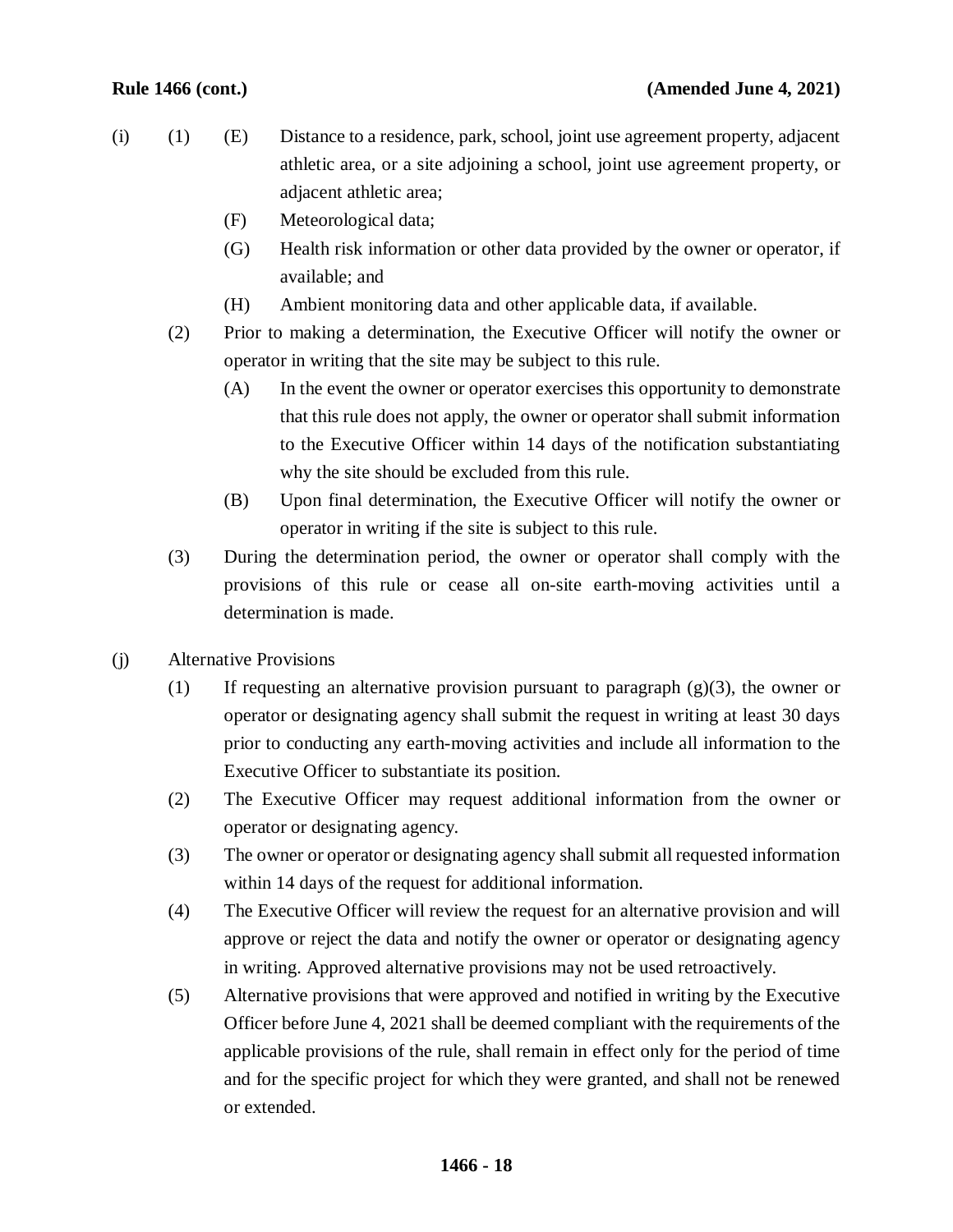## (k) Exemptions

- (1) The owner or operator may be exempt from one or more provisions of this rule provided there is written confirmation that the designating agency under subparagraphs  $(b)(1)(A)$  through  $(b)(1)(D)$  has consulted with the Executive Officer and has determined that the provision(s) are not needed based on information specified in subparagraphs  $(i)(1)(A)$  through  $(i)(1)(H)$ .
- (2) On-site earth-moving activities performed within an enclosed system vented to South Coast AQMD permitted air pollution control equipment shall be exempt from all requirements except: subparagraphs  $(e)(4)(C)$  through  $(e)(4)(E)$ , subparagraphs (e)(6)(D) and (e)(6)(E), and subdivisions (f), (g), and (h).
- (3) Linear trenching for natural gas, power, sewer, and water projects on roadways with soil with applicable toxic air contaminant(s), directly loaded into a truck bed, trailer, or bin for transport, shall be exempt from all requirements except: paragraphs  $(e)(3)$ through (e)(9), paragraphs (e)(13) and (e)(15), and subdivisions (f), (h), and (i).
- (4) On-site earth-moving activities consisting only of excavation activities of soil with applicable toxic air contaminant(s) of less than 500 cubic yards, directly loaded into a truck bed, trailer, or bin for transport, shall be exempt from all requirements except: paragraphs  $(e)(3)$  through  $(e)(9)$ , paragraphs  $(e)(13)$  and  $(e)(15)$ , and subdivisions (f), (h), and (i).
- (5) On-site earth-moving activities conducted during emergency life-threatening situations, or in conjunction with any officially declared disaster or state of emergency as declared by an authorized health officer, agricultural commissioner, fire protection officer, or other authorized agency officer shall be exempt from all requirements. The Executive Officer shall be notified electronically no later than 48 hours following such on-site earth-moving activities. Written notification shall include written emergency declaration from the authorized officer.
- (6) On-site earth-moving activities conducted by essential service utilities to provide electricity, natural gas, telephone, water, or sewer during periods of service outages and emergency disruptions shall be exempt from all requirements. The Executive Officer shall be notified electronically no later than 48 hours following such on-site earth-moving activities.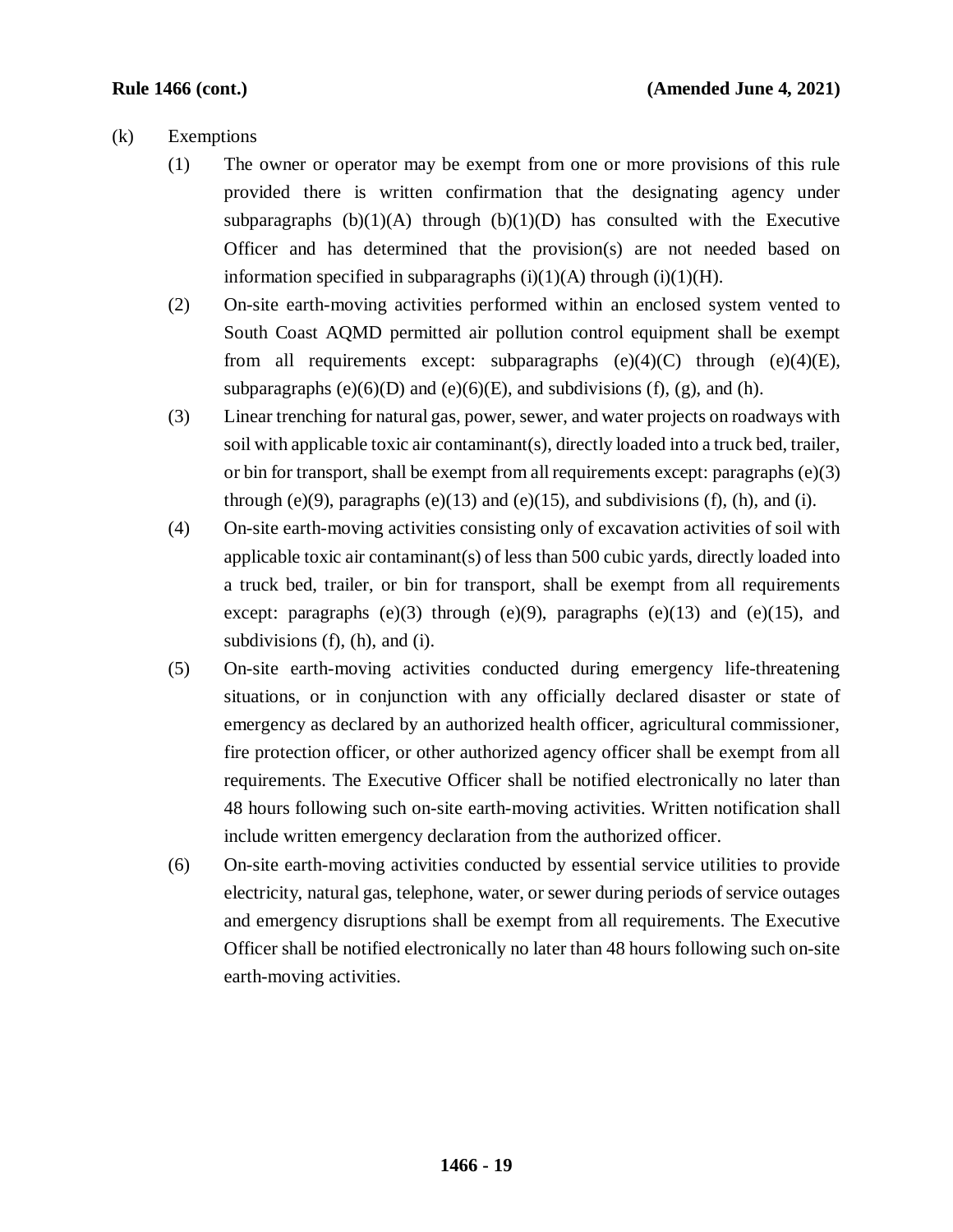| <b>CAS Number</b> | <b>Substance</b>                             |
|-------------------|----------------------------------------------|
| 7440-38-2         | arsenic and arsenic compounds (inorganic)    |
|                   | including, but not limited to:               |
|                   | arsenic compounds (inorganic)                |
| 7784-42-1         | arsine                                       |
| 1332-21-4         | Asbestos                                     |
| 7440-43-9         | cadmium and cadmium compounds                |
| 57-74-9           | chlordane                                    |
|                   | dibenzo-p-dioxins (chlorinated)              |
| 1746-01-6         | tetrachlorodibenzo-p-dioxin, 2,3,7,8-        |
| 40321-76-4        | pentachlorodibenzo-p-dioxin, 1,2,3,7,8-      |
| 39227-28-6        | hexachlorodibenzo-p-dioxin, 1,2,3,4,7,8-     |
| 57653-85-7        | hexachlorodibenzo-p-dioxin, 1,2,3,6,7,8-     |
| 19408-74-3        | hexachlorodibenzo-p-dioxin, $1,2,3,7,8,9$ -  |
| 35822-46-9        | heptachlorodibenzo-p-dioxin, 1,2,3,4,6,7,8-  |
| 3268-87-9         | octachlorodibenzo-p-dioxin, 1,2,3,4,6,7,8,9- |
| 41903-57-5        | total tetrachlorodibenzo-p-dioxin            |
| 36088-22-9        | total pentachlorodibenzo-p-dioxin            |
| 34465-46-8        | total hexachlorodibenzo-p-dioxin             |
| 37871-00-4        | total heptachlorodibenzo-p-dioxin            |
| $72 - 54 - 8$     | dichlorodiphenyldichloroethane               |
| $72 - 55 - 9$     | dichlorodiphenyldichloroethylene             |
| $50-29-3$         | dichlorodiphenyltrichloroethane              |

**Table I – Applicable Toxic Air Contaminants**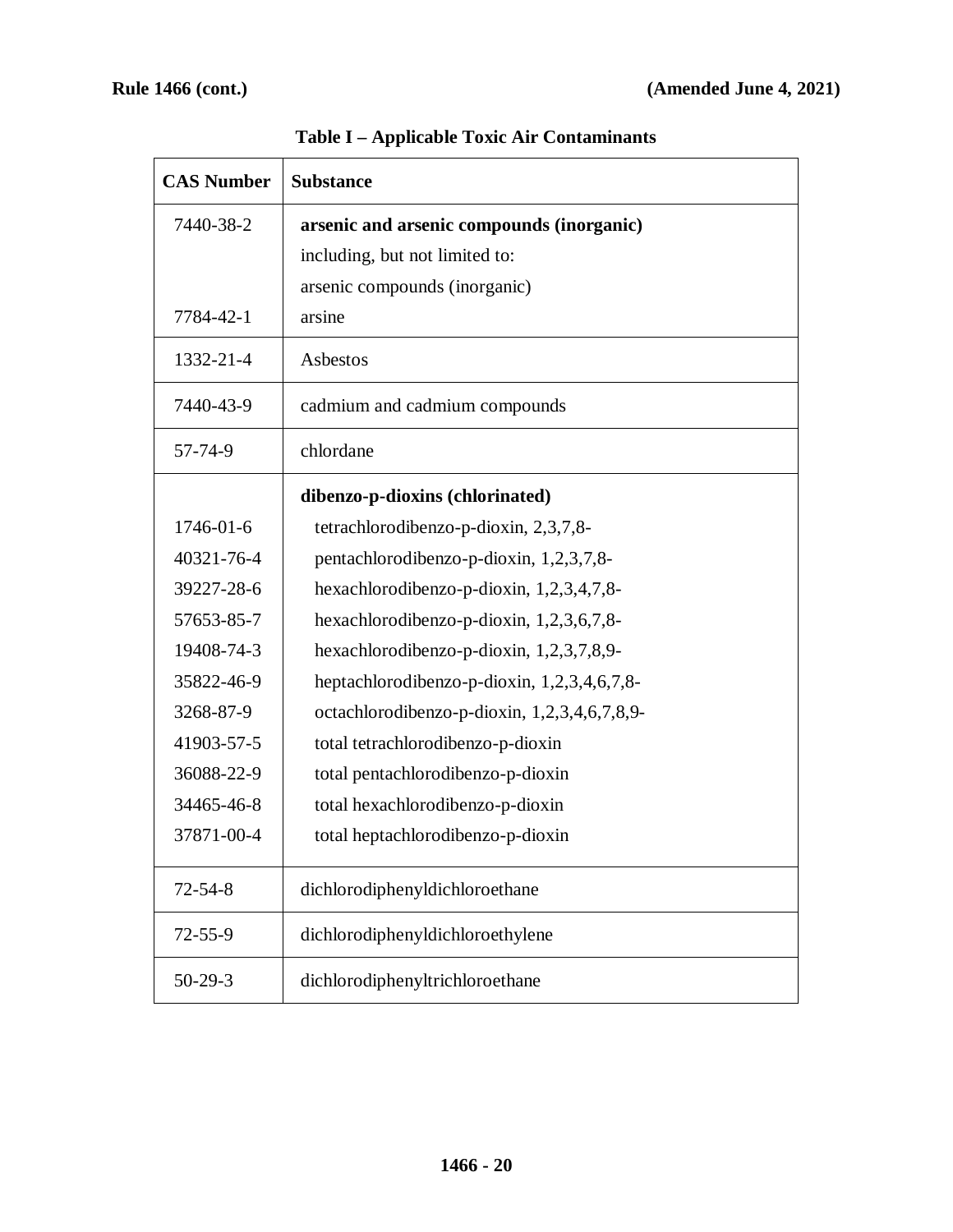| <b>CAS Number</b> | <b>Substance</b>                                                 |
|-------------------|------------------------------------------------------------------|
| 18540-29-9        | chromium (hexavalent) and chromium compounds                     |
|                   | including, but not limited to:                                   |
| 10294-40-3        | barium chromate                                                  |
| 13765-19-0        | calcium chromate                                                 |
| 7758-97-6         | lead chromate                                                    |
| 10588-01-9        | sodium dichromate                                                |
| 7789-06-2         | strontium chromate                                               |
| 13530-65-9        | zinc chromate                                                    |
| 7439-92-1         | lead and lead compounds (inorganic, including elemental<br>lead) |
|                   | including, but not limited to:                                   |
|                   | lead compounds (inorganic)                                       |
| $301 - 04 - 2$    | lead acetate                                                     |
| 7758-97-6         | lead chromate                                                    |
| 7446-27-7         | lead phosphate                                                   |
| 1335-32-6         | lead subacetate                                                  |
| 7439-97-6         | mercury and mercury compounds (inorganic)                        |
|                   | including, but not limited to:                                   |
| 7487-94-7         | mercuric chloride                                                |
| 593-74-8          | methyl mercury                                                   |

**Table I – Applicable Toxic Air Contaminants (cont.)**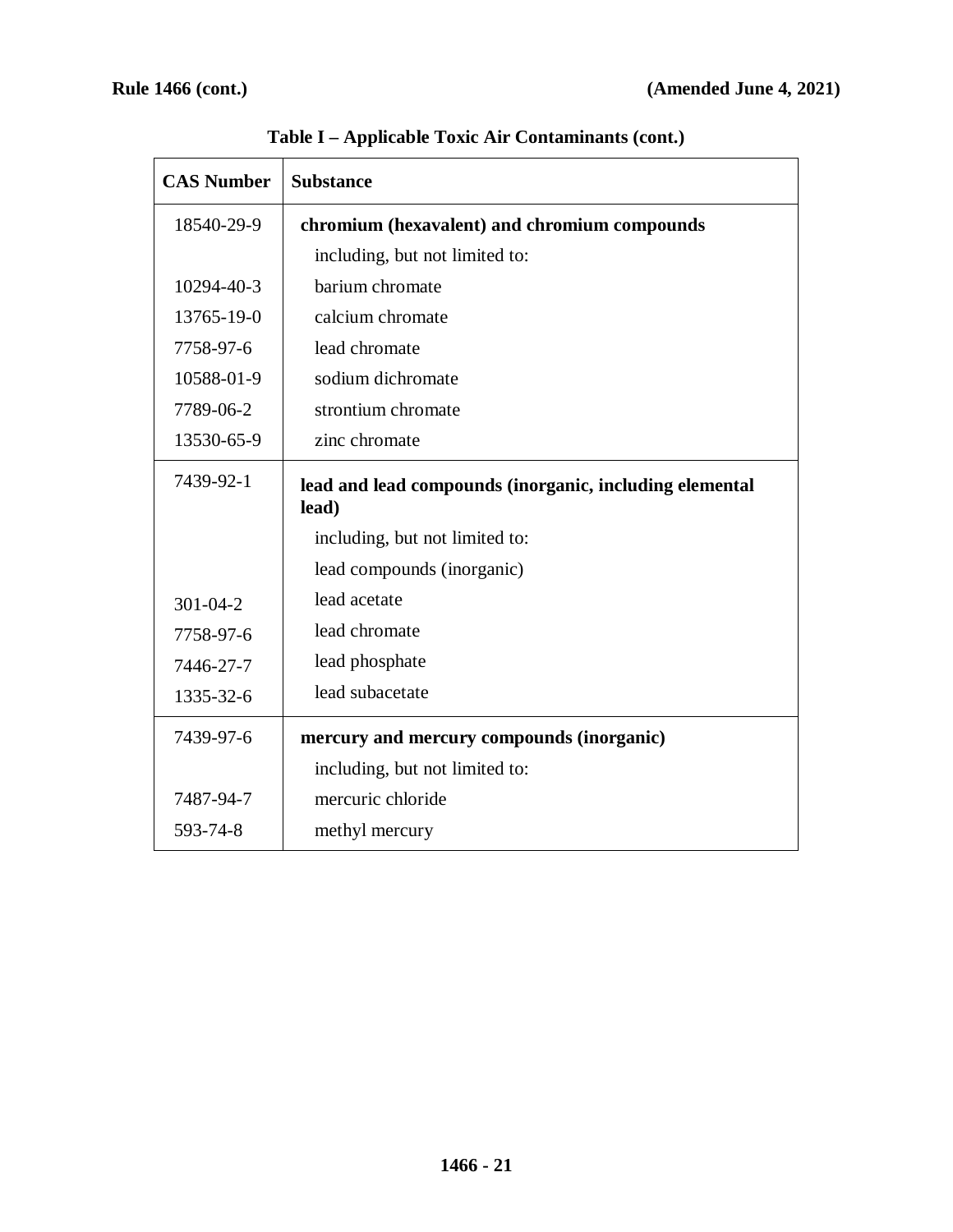| <b>CAS Number</b> | <b>Substance</b>                                         |
|-------------------|----------------------------------------------------------|
| 7440-02-0         | nickel and nickel compounds                              |
|                   | including, but not limited to:                           |
| 373-02-4          | nickel acetate                                           |
| 3333-67-3         | nickel carbonate                                         |
| 13463-39-3        | nickel carbonyl                                          |
| 12054-48-7        | nickel hydroxide                                         |
| 1313-99-1         | nickel oxide                                             |
| 12035-72-2        | nickel subsulfide                                        |
| 1271-28-9         | nickelocene                                              |
|                   | refinery dust from the pyrometallurgical process         |
| 1336-36-3         | polychlorinated biphenyls (PCBs)                         |
| 32598-13-3        | 3,3',4,4'-tetrachlorobiphenyl (PCB 77)                   |
| 70362-50-4        | 3,4,4',5-tetrachlorobiphenyl (PCB 81)                    |
| 32598-14-4        | 2,3,3',4,4'-pentachlorobiphenyl (PCB 105)                |
| 74472-37-0        | 2,3,4,4',5-pentachlorobiphenyl (PCB 114)                 |
| 31508-00-6        | 2,3',4,4',5-pentachlorobiphenyl (PCB 118)                |
| 65510-44-3        | 2,3',4,4',5'-pentachlorobiphenyl (PCB 123)               |
| 57465-28-8        | 3,3',4,4',5-pentachlorobiphenyl (PCB 126)                |
| 38380-08-4        | $2,3,3',4,4',5$ -hexachlorobiphenyl (PCB 156)            |
| 69782-90-7        | 2,3,3',4,4',5'-hexachlorobiphenyl (PCB 157)              |
| 52663-72-6        | $2,3,4,4,5,5$ <sup>2</sup> -hexachlorobiphenyl (PCB 167) |
| 32774-16-6        | 3,3',4,4',5,5'-hexachlorobiphenyl (PCB 169)              |
| 39635-31-9        | 2,3,3'4,4',5,5'-heptachlorobiphenyl (PCB 189)            |

**Table I – Applicable Toxic Air Contaminants (cont.)**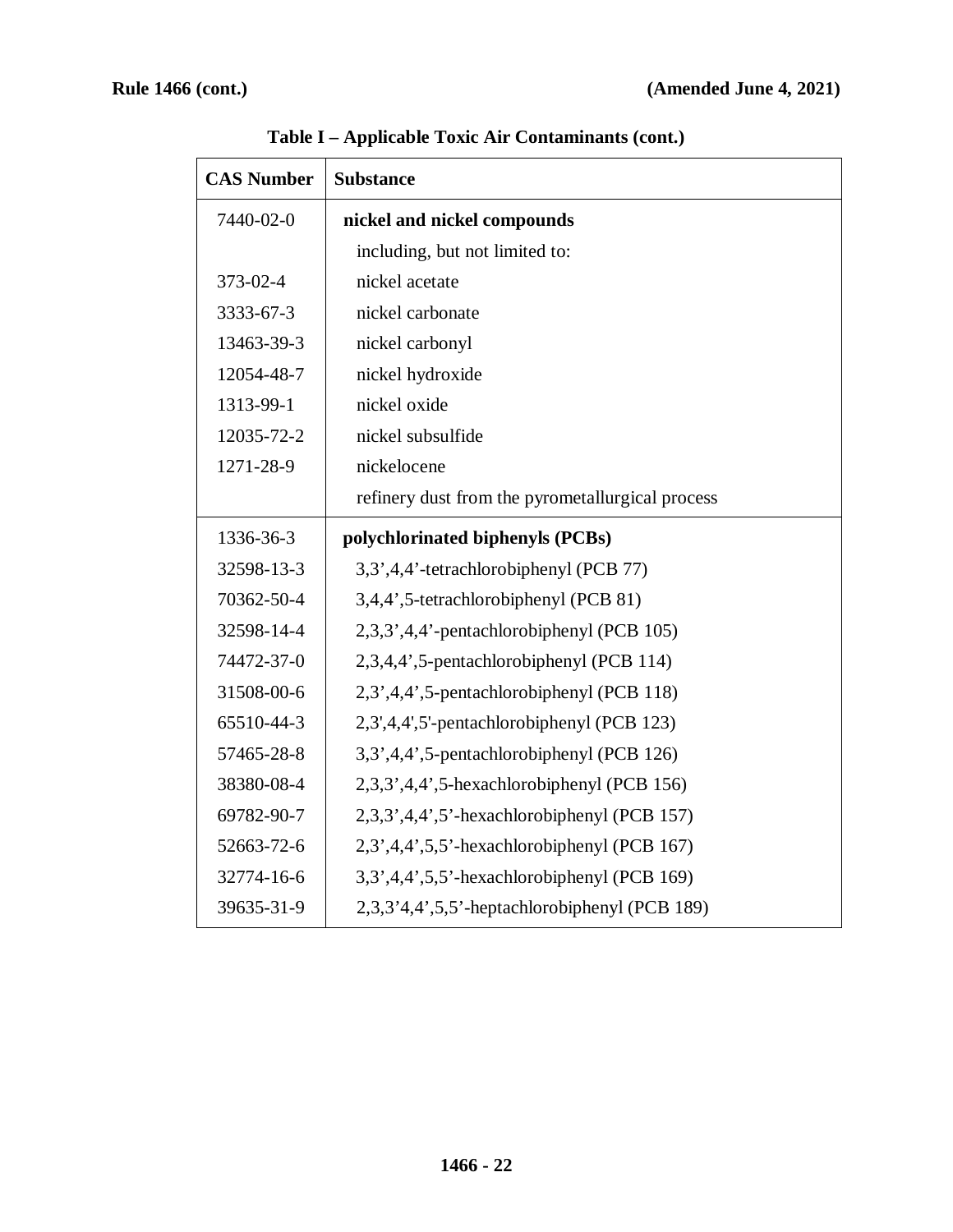| <b>CAS Number</b> | <b>Substance</b>                        |
|-------------------|-----------------------------------------|
|                   | polycyclic aromatic hydrocarbons (PAHs) |
| $56 - 55 - 3$     | benzo[a]anthracene                      |
| $50 - 32 - 8$     | benzo[a]pyrene                          |
| $205 - 99 - 2$    | benzo[b]fluoranthene                    |
| 207-08-9          | benzo[k]fluoranthene                    |
| 218-01-9          | chrysene                                |
| $53 - 70 - 3$     | $dibenz[a,h]$ anthracene                |
| 193-39-5          | $indeno[1,2,3-c,d]pyrene$               |

**Table I – Applicable Toxic Air Contaminants (cont.)**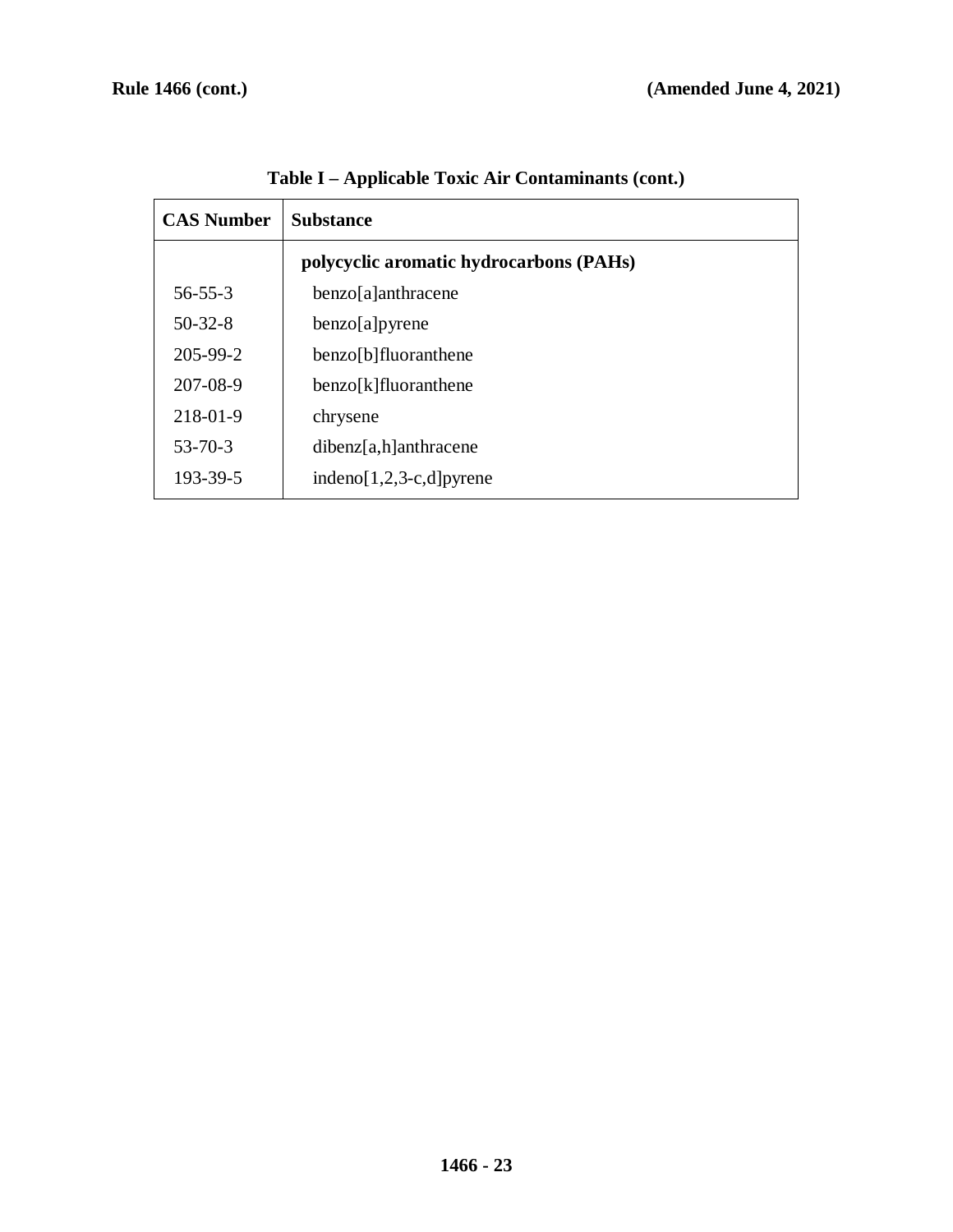## **Appendix 1 – Rule 1466 Approved PM10 Monitors**

The Executive Officer may approve  $PM_{10}$  monitors that meet the following physical and performance requirements.

- 1. Physical Requirements
	- 1.1. PM<sub>10</sub> monitors shall be continuous direct-reading near-real time monitors and shall monitor particulate matter less than 10 microns.
	- 1.2.  $PM_{10}$  monitors shall be equipped with:
		- 1.2.a. Omni-directional heated sampler inlet;
		- 1.2.b. Sample pump with active flow control mechanism;
		- 1.2.c. Enclosure;
		- 1.2.d. Data logger capable of logging each data point with average concentration, time, date, and data point number; and
		- 1.2.e. Conductive tubing that minimizes particle loss for any external tubing used to carry sampled air prior to measurement.
- 2. Performance Requirements
	- 2.1 PM $_{10}$  monitors shall have the following minimum performance standards:
		- 2.1.a. Range:  $0 10,000 \mu g/m^3$ ;
		- 2.1.b. Accuracy, determined through factory testing against a U.S. EPA Federal Reference Method or Federal Equivalent Method, for a minimum of 30 measurements each averaged over 24 hours, to show:
			- 2.1.b.i.  $\pm$  5% of reading  $\pm$  precision; or
			- 2.1.b.ii. Coefficient of determination  $(R^2)$  of  $\geq$  0.95 through simple linear regression;
		- 2.1.c. Resolution:  $1.0 \mu g/m^3$ ;
		- 2.1.d. Flow control accuracy of  $\pm$  5% of factory setpoint; and
		- 2.1.e. Measurement Cycle: User selectable (30 minute and 2 hour).
	- 2.2 Monitors that have a valid *Monitoring Certification Scheme* certification meeting the latest version of the *Monitoring Certification Scheme* (*MCERTS): Performance Standard for Indicative Ambient Particulate Monitors* may be exempt from meeting the performance requirements listed above, but shall meet all stated physical requirements.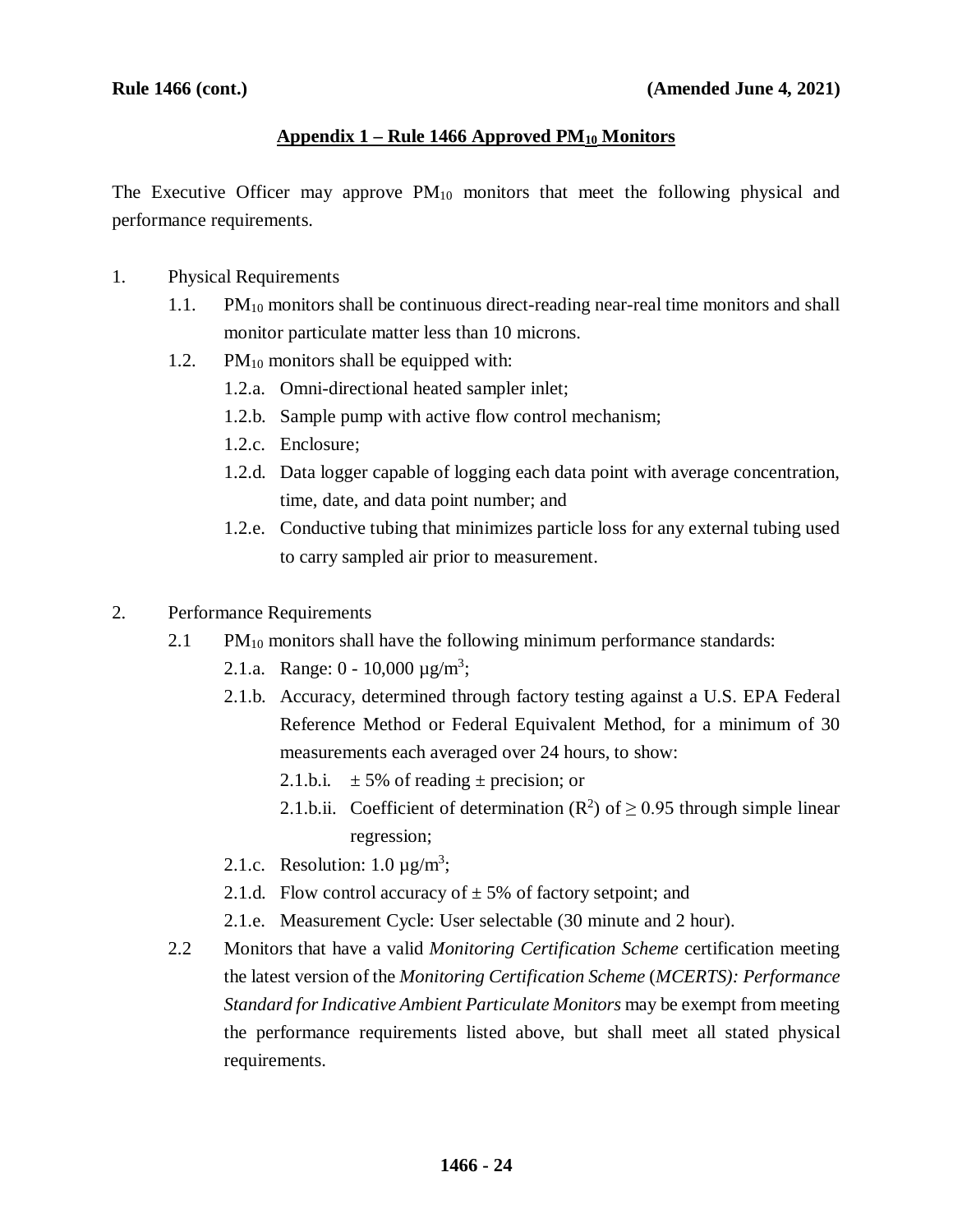3. Quality Assurance/Quality Control Requirements

In order to ensure the validity of the  $PM_{10}$  measurements performed, there shall be appropriate Quality Assurance/Quality Control (QA/QC). It is the responsibility of the owner or operator to adequately supplement QA/QC Plans to include the following critical features: instrument calibration, instrument maintenance, operator training, and daily instrument performance checks.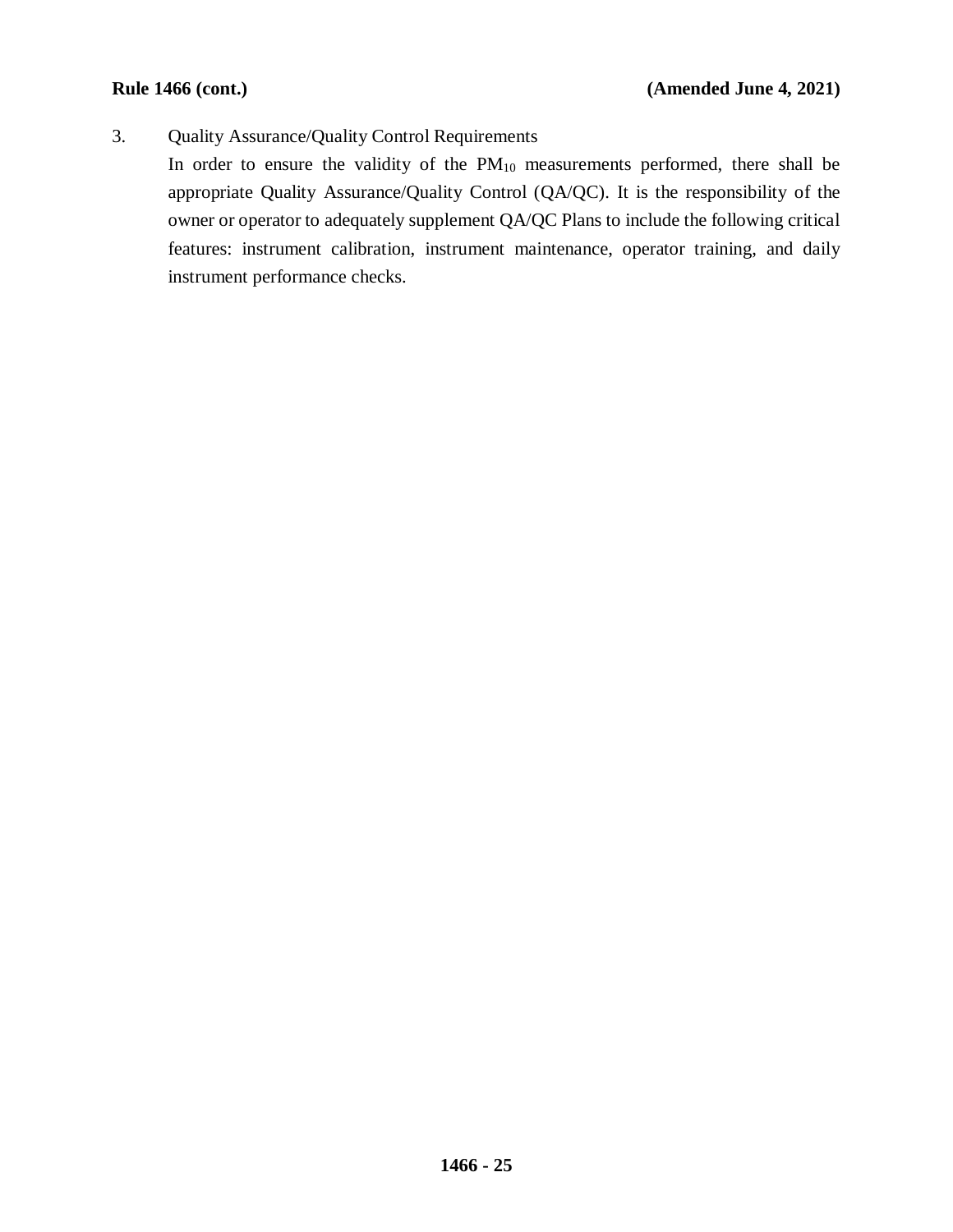## **Appendix 2 – Procedures to Demonstrate Intra-Instrument Precision**

An owner or operator shall perform the following procedures to demonstrate the intra-instrument precision of all  $PM_{10}$  monitors as required in paragraph (d)(7).

- 1. Ensure monitors are identical in make and model, settings, and configuration.
- 2. Ensure monitor inlets are at the same height and located within 4 meters of each other but no less than 1 meter apart for the duration of the test.
- 3. Power on the monitors and turn on the heated sampler inlet. Allow the monitors to warmup per manufacturer's recommendations or when readings have stabilized.
- 4. For each monitor, conduct a zero calibration in accordance with manufacturer's instructions, then conduct a manual zero check by removing any sampling inlet and installing a filter, rated by the manufacturer to achieve a 99.97 percent control efficiency for 0.3 micron particles, on the inlet of the monitor for a minimum of 10 minutes. If the monitors are operated using an auto-zero check procedure that directs filtered particle-free air into the measurement chamber, conduct the zero check in accordance with manufacturer's instructions.
- 5. Log the PM10 concentration reading every minute, and calculate and record the average of the readings of the manual zero check. The average of the manual zero check readings shall be  $0 \pm 3$  micrograms per cubic meter before proceeding to Step 6. If conducting an autozero check, the monitor shall pass the zero check in accordance with manufacturer's instructions before proceeding to Step 6. If any monitors fail either the manual zero check or the auto-zero check, the owner or operator shall conduct a zero calibration in accordance with manufacturer's instructions and/or correct any issue(s) causing the failure, followed by conducting a passing zero check on the  $PM_{10}$  monitor(s) in accordance with Steps 4 and 5.
- 6. Remove the filter and install the monitor inlet as required. After waiting 10 minutes, operate the monitors simultaneously and  $log$  the  $PM_{10}$  concentration reading every minute for a minimum of 60 minutes.